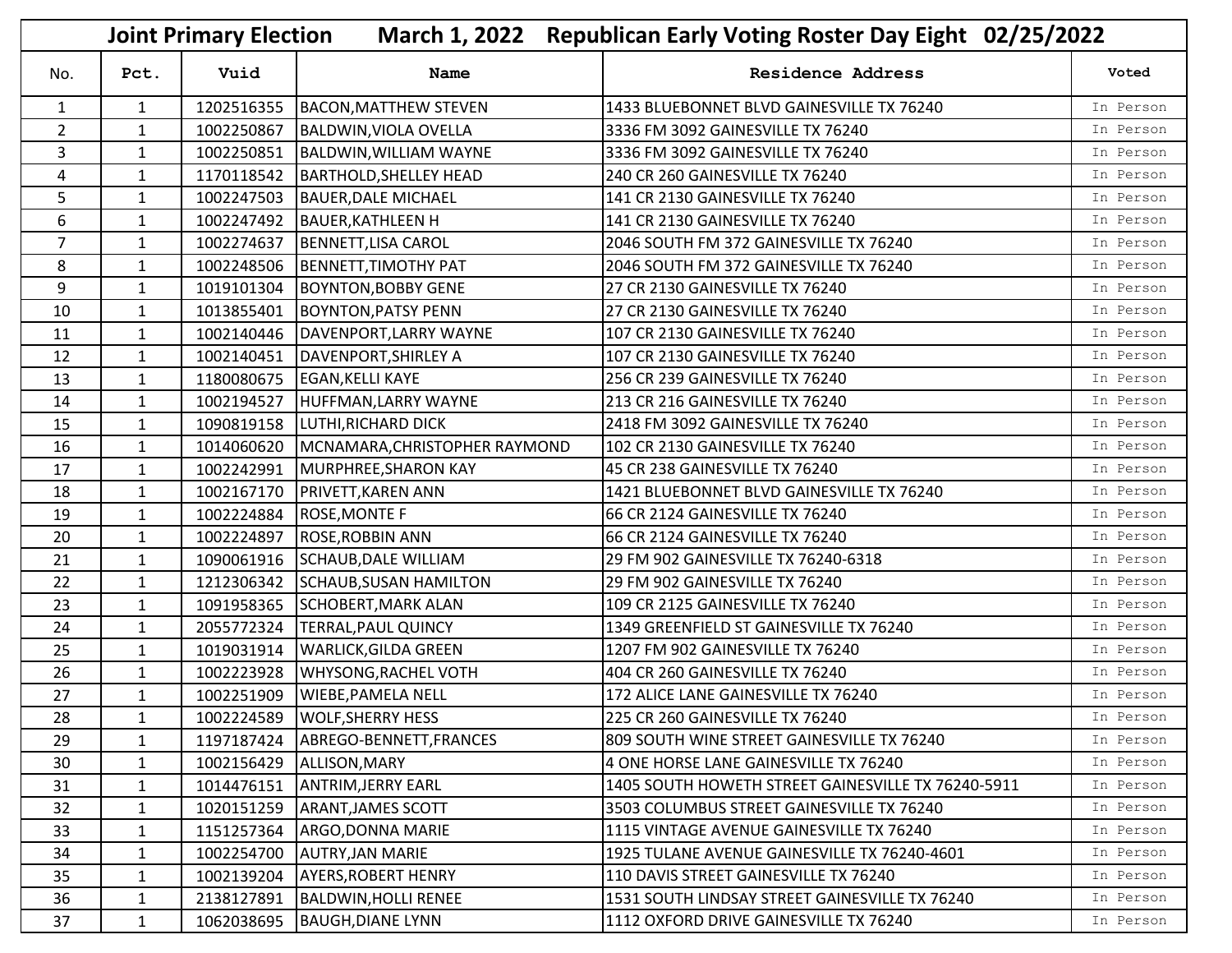| 38 | $\mathbf{1}$ | 1002167831 | <b>BAUGH, ROBERT WAYNE</b>         | 1112 OXFORD DRIVE GAINESVILLE TX 76240          | In Person |
|----|--------------|------------|------------------------------------|-------------------------------------------------|-----------|
| 39 | $\mathbf{1}$ | 1002140342 | <b>BLANTON, JUDITH SIMS</b>        | 1712 HEATHER ROAD GAINESVILLE TX 76240-5110     | In Person |
| 40 | $\mathbf{1}$ | 1002139364 | <b>BREWER JR, ROY VERN</b>         | 1236 SOUTH LINDSAY STREET GAINESVILLE TX 76240  | In Person |
| 41 | $\mathbf{1}$ | 2163480963 | <b>BURROWS, JAMES E</b>            | 614 SOUTH WEAVER STREET GAINESVILLE TX 76240    | In Person |
| 42 | $\mathbf{1}$ | 2142489764 | <b>CARR JR, LINDON IRA</b>         | 7 BROOKHOLLOW CIRCLE GAINESVILLE TX 76240       | In Person |
| 43 | $\mathbf{1}$ | 2151439389 | <b>CARR, SHERYL RENEE</b>          | 7 BROOKHOLLOW CIRCLE GAINESVILLE TX 76240       | In Person |
| 44 | $\mathbf{1}$ | 1019024765 | CARSON, WILLIAM GRANT              | 1118 SOUTH LINDSAY STREET GAINESVILLE TX 76240  | In Person |
| 45 | $\mathbf{1}$ | 1013756889 | <b>CRESWELL JR, EDWIN DENNIS</b>   | 911 SOUTH MORRIS STREET GAINESVILLE TX 76240    | In Person |
| 46 | $\mathbf{1}$ | 1002157341 | <b>CRUTSINGER, FRANK GLENN</b>     | 1000 WEST UNIVERSITY DRIVE GAINESVILLE TX 76240 | In Person |
| 47 | $\mathbf{1}$ | 1002157356 | <b>CRUTSINGER, SUZANNE NANETTE</b> | 1000 WEST UNIVERSITY DRIVE GAINESVILLE TX 76240 | In Person |
| 48 | $\mathbf{1}$ | 2154954874 | DE GUZMAN, JOANNE TALLANO          | 1542 BURNS CITY ROAD GAINESVILLE TX 76240       | In Person |
| 49 | $\mathbf{1}$ | 1002166837 | <b>DICKSON, HARRIETT ROCHELLE</b>  | 503 LINE DRIVE GAINESVILLE TX 76240             | In Person |
| 50 | 1            | 1002166828 | <b>DICKSON JR, THOMAS MILTON</b>   | 503 LINE DRIVE GAINESVILLE TX 76240             | In Person |
| 51 | $\mathbf{1}$ | 1002143521 | DOWNE, ROBIN RENEE                 | 507 SOUTH DIXON STREET GAINESVILLE TX 76240     | In Person |
| 52 | $\mathbf{1}$ | 1147927763 | DUNLAP, DEBRA LOU                  | 312 EAST PECAN STREET GAINESVILLE TX 76240      | In Person |
| 53 | $\mathbf{1}$ | 1002165448 | EICHENBERGER, DIANA NELSON         | 1705 LAUREL ROAD GAINESVILLE TX 76240           | In Person |
| 54 | $\mathbf{1}$ | 1002165288 | EICHENBERGER, FREDERICH ALAN       | 1705 LAUREL ROAD GAINESVILLE TX 76240           | In Person |
| 55 | $\mathbf{1}$ | 1002157791 | <b>ENDRES, JANICE</b>              | 809 CR 304 GAINESVILLE TX 76240                 | In Person |
| 56 | $\mathbf{1}$ | 1002141356 | <b>FALTERMIER, ELLA FRANCES</b>    | 1631 OLD DENTON ROAD GAINESVILLE TX 76240       | In Person |
| 57 | $\mathbf{1}$ | 1002141360 | <b>FALTERMIER JR, LEROY BILLY</b>  | 1631 OLD DENTON ROAD GAINESVILLE TX 76240       | In Person |
| 58 | $\mathbf{1}$ | 1146628545 | <b>FALTERMIER, SARA BETH</b>       | 1631 OLD DENTON ROAD GAINESVILLE TX 76240       | In Person |
| 59 | $\mathbf{1}$ | 1087808807 | <b>FARMER, GARY G</b>              | 2 DOVE LANE APT A GAINESVILLE TX 76240          | In Person |
| 60 | $\mathbf{1}$ | 1202314725 | <b>FAULKNER, DEBORAH ANN</b>       | 301 EAST CHURCH STREET GAINESVILLE TX 76240     | In Person |
| 61 | $\mathbf{1}$ | 1002164819 | <b>FLEENOR, RODNEY LYNN</b>        | 1101 KENT DRIVE GAINESVILLE TX 76240            | In Person |
| 62 | $\mathbf{1}$ | 1002235286 | GOLDSMITH, SHERRY                  | 2006 TULANE AVENUE GAINESVILLE TX 76240         | In Person |
| 63 | $\mathbf{1}$ | 1002235293 | <b>GOLDSMITH, TEDDY RAY</b>        | 2006 TULANE AVENUE GAINESVILLE TX 76240         | In Person |
| 64 | $\mathbf{1}$ | 1002168762 | <b>GRISSOM, MARTIN LEE</b>         | 706 LINE DRIVE GAINESVILLE TX 76240             | In Person |
| 65 | $\mathbf{1}$ | 1002165328 | <b>HERMES, STEPHEN PATRICK</b>     | 1503 LYNWOOD STREET GAINESVILLE TX 76240        | In Person |
| 66 | $\mathbf{1}$ | 1002145673 | HERRMANN, SHIRLEY                  | 511 SOUTH DIXON STREET GAINESVILLE TX 76240     | In Person |
| 67 | $\mathbf{1}$ | 1020791823 | <b>HOLLAND, CURTIS RAY</b>         | 2736 HARRIS STREET GAINESVILLE TX 76240         | In Person |
| 68 | $\mathbf{1}$ |            | 1022731218  HOLLOWELL, ROBERT DALE | 1104 WEST UNIVERSITY DRIVE GAINESVILLE TX 76240 | In Person |
| 69 | 1            | 1020791984 | HOLLOWELL, SANDRA JEAN             | 1104 WEST UNIVERSITY DRIVE GAINESVILLE TX 76240 | In Person |
| 70 | $\mathbf{1}$ | 1002168271 | <b>ING, HONEY JO</b>               | 904 VINTAGE AVENUE GAINESVILLE TX 76240         | In Person |
| 71 | $\mathbf{1}$ | 1199837030 | <b>ING, KEVIN DWAYNE</b>           | 904 VINTAGE AVENUE GAINESVILLE TX 76240         | In Person |
| 72 | $\mathbf{1}$ | 1002165794 | JAMES, RALPH EDWARD                | 1724 MORNINGSIDE DRIVE GAINESVILLE TX 76240     | In Person |
| 73 | $\mathbf{1}$ | 1002167348 | JAMES, SHARRON GALE                | 1724 MORNINGSIDE DRIVE GAINESVILLE TX 76240     | In Person |
| 74 | 1            | 1002254319 | JONES, DANA BEAL                   | 1229 SOUTH CLEMENTS STREET GAINESVILLE TX 76240 | In Person |
| 75 | 1            | 1009578314 | JONES, DEBORAH KAY                 | 405 SOUTH MORRIS STREET GAINESVILLE TX 76240    | In Person |
| 76 | 1            | 1002254303 | JONES, JERRY LYNN                  | 1229 SOUTH CLEMENTS STREET GAINESVILLE TX 76240 | In Person |
| 77 | $\mathbf{1}$ | 1002141466 | <b>KADEN, CHRIS CARROLL</b>        | 16 SHADOWOOD LANE GAINESVILLE TX 76240          | In Person |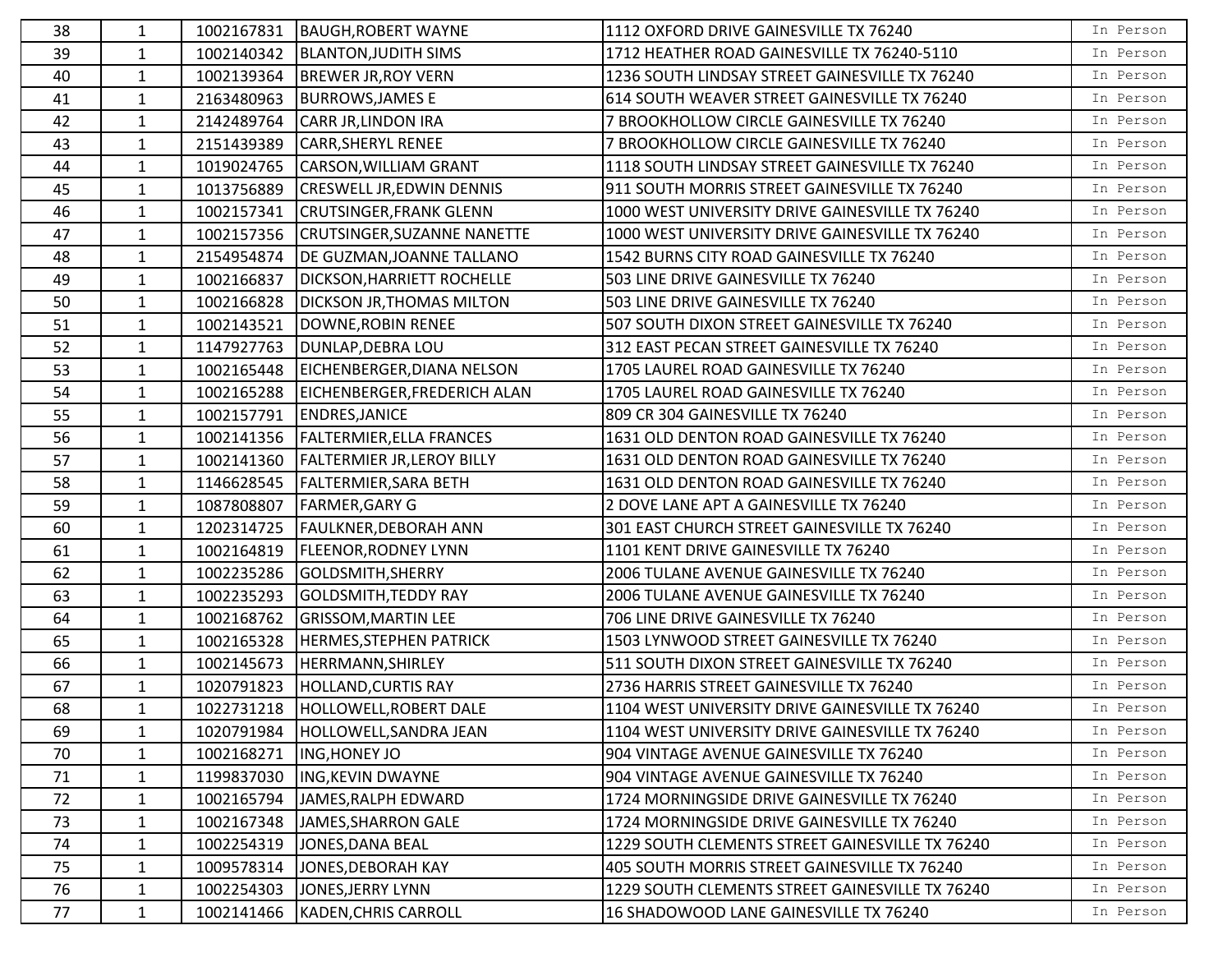| 78  | $\mathbf{1}$ |            | 1002141450 KADEN, MARY             | 16 SHADOWOOD LANE GAINESVILLE TX 76240                  | In Person |
|-----|--------------|------------|------------------------------------|---------------------------------------------------------|-----------|
| 79  | $\mathbf{1}$ | 1178980852 | KALLHOFF, CINDI NICOLE             | 801 SOUTH HOWETH STREET GAINESVILLE TX 76240            | In Person |
| 80  | $\mathbf{1}$ | 1038250598 | KALLHOFF, CORY DEAN                | 801 SOUTH HOWETH STREET GAINESVILLE TX 76240            | In Person |
| 81  | $\mathbf{1}$ | 1002156504 | KEELER, CATHERINE                  | 2011 TULANE AVENUE GAINESVILLE TX 76240                 | In Person |
| 82  | $\mathbf{1}$ | 1002156455 | KEELER, KENNETH JOSEPH             | 2011 TULANE AVENUE GAINESVILLE TX 76240                 | In Person |
| 83  | $\mathbf{1}$ | 1022445657 | KING, JORDON DANIEL                | 1107 SOUTH LINDSAY STREET GAINESVILLE TX 76240          | In Person |
| 84  | $\mathbf{1}$ | 1174937000 | KING, TAYLOR LYNNE                 | 1107 SOUTH LINDSAY STREET GAINESVILLE TX 76240          | In Person |
| 85  | $\mathbf{1}$ | 1002157552 | KLUTSCHKOWSKI, HEIDI               | 1615 WEST CALIFORNIA STREET UNIT 6 GAINESVILLE TX 76240 | In Person |
| 86  | $\mathbf{1}$ | 1002148637 | KOVAL, AMPARO DEGUZMAN             | 1542 BURNS CITY ROAD GAINESVILLE TX 76240               | In Person |
| 87  | $\mathbf{1}$ | 1009258373 | <b>KRETZINGER, JANEDA LOUISE</b>   | 1014 SOUTH GRAND AVENUE GAINESVILLE TX 76240-5808       | In Person |
| 88  | $\mathbf{1}$ | 2151990673 | LAWLER, MICHAEL W                  | 2339 FM 3108 GAINESVILLE TX 76240                       | In Person |
| 89  | $\mathbf{1}$ | 1092382104 | LAWLER, SHANTELLE LEIGH            | 2339 FM 3108 GAINESVILLE TX 76240                       | In Person |
| 90  | $\mathbf{1}$ | 1002146471 | LAWLER, TAMMY LEA                  | 3405 COLUMBUS STREET GAINESVILLE TX 76240               | In Person |
| 91  | $\mathbf{1}$ | 1002480919 | LEACH, SAMUEL THEODORE             | 511 SOUTH DENTON STREET GAINESVILLE TX 76240            | In Person |
| 92  | $\mathbf{1}$ | 1165733722 | LONG, SABRINA ANNE                 | 703 SOUTH WEAVER STREET GAINESVILLE TX 76240            | In Person |
| 93  | $\mathbf{1}$ | 1171883569 | MARTIN, KRISTIN NICOLE             | 403 SOUTH DIXON STREET APT 102 GAINESVILLE TX 76240     | In Person |
| 94  | $\mathbf{1}$ | 1002139465 | MAYNARD, JANIECE ALENE             | 903 SOUTH DENTON STREET GAINESVILLE TX 76240            | In Person |
| 95  | $\mathbf{1}$ | 1002138591 | MCCOLLY, KATHRYN                   | 114 DAVIS STREET GAINESVILLE TX 76240                   | In Person |
| 96  | $\mathbf{1}$ | 1002139757 | MCHORSE, ELAINE                    | 1 SCOTTSMEADOW STREET GAINESVILLE TX 76240              | In Person |
| 97  | $\mathbf{1}$ | 1002165274 | MCNAMARA, THOMAS LEE               | 1505 LYNWOOD STREET GAINESVILLE TX 76240                | In Person |
| 98  | $\mathbf{1}$ | 1002162065 | MEADOR, TRACY LYN                  | 701 MELODY LANE GAINESVILLE TX 76240                    | In Person |
| 99  | $\mathbf{1}$ | 1002163625 | MOORE, LINDA LAVERN                | 1801 RICE AVENUE GAINESVILLE TX 76240                   | In Person |
| 100 | $\mathbf{1}$ | 1003600971 | MOORE, WILLIAM ROYCE               | 1801 RICE AVENUE GAINESVILLE TX 76240                   | In Person |
| 101 | $\mathbf{1}$ | 1081598651 | MURRAY, PRISCILLA KAY              | 1323 TRUELOVE STREET GAINESVILLE TX 76240               | In Person |
| 102 | $\mathbf{1}$ | 1036940787 | NEELLEY, PHILIP WAYNE              | 804 SOUTH DENTON STREET GAINESVILLE TX 76240            | In Person |
| 103 | $\mathbf{1}$ | 2130554641 | PHILLIPS, MICHAEL JOEL             | 218 GORDON STREET GAINESVILLE TX 76240                  | In Person |
| 104 | $\mathbf{1}$ | 1002160932 | <b>PRESCHER, BONNY LEO</b>         | 2015 STANFORD DRIVE GAINESVILLE TX 76240                | In Person |
| 105 | $\mathbf{1}$ | 1009058564 | <b>REIDY, JAMES TERENCE</b>        | 1003 W WEST UNIVERSITY DRIVE GAINESVILLE TX 76240       | In Person |
| 106 | $\mathbf{1}$ | 1002163813 | <b>ROBINSON, THOMAS P</b>          | 1540 BURNS CITY ROAD GAINESVILLE TX 76240               | In Person |
| 107 | $\mathbf{1}$ | 1002148713 | SAWYER, LAURIE WILSON              | 1319 SOUTH LINDSAY STREET GAINESVILLE TX 76240          | In Person |
| 108 | 1            |            | 1002148157 SAWYER, TERRY CLAYTON   | 1319 SOUTH LINDSAY STREET GAINESVILLE TX 76240          | In Person |
| 109 | 1            | 1002158714 | SHERRILL, IRA LYNN                 | 1916 TULANE AVENUE GAINESVILLE TX 76240                 | In Person |
| 110 | $\mathbf{1}$ | 1002146127 | <b>SHORTNACY, BILLY WAYNE</b>      | 713 SOUTH GRAND AVENUE GAINESVILLE TX 76240             | In Person |
| 111 | $\mathbf{1}$ | 1010543268 | <b>STANEART, CHRISTY LEIGH</b>     | 1814 VALLANA DRIVE GAINESVILLE TX 76240                 | In Person |
| 112 | $\mathbf{1}$ | 1010555014 | STANEART, KENNETH                  | 1814 VALLANA DRIVE GAINESVILLE TX 76240                 | In Person |
| 113 | $\mathbf{1}$ | 1008998274 | TAYLOR, PENNY JOETTA               | 1519 EAST GARNETT STREET GAINESVILLE TX 76240           | In Person |
| 114 | 1            | 1150182646 | <b>THOMPSON, JONELL LIPSEY</b>     | 1904 TULANE AVENUE GAINESVILLE TX 76240                 | In Person |
| 115 | $\mathbf{1}$ | 1002164499 | <b>TURBEVILLE, MARY</b>            | 3105 BRIARCLIFF CIRCLE GAINESVILLE TX 76240             | In Person |
| 116 | $\mathbf{1}$ | 2159296193 | <b>VELASQUEZ, STEPHANIE NICOLE</b> | 723 SOUTH DENTON STREET GAINESVILLE TX 76240            | In Person |
| 117 | $\mathbf{1}$ | 1090872192 | <b>VOTH, JEROME RICHARD</b>        | 831 FM 1630 GAINESVILLE TX 76240                        | In Person |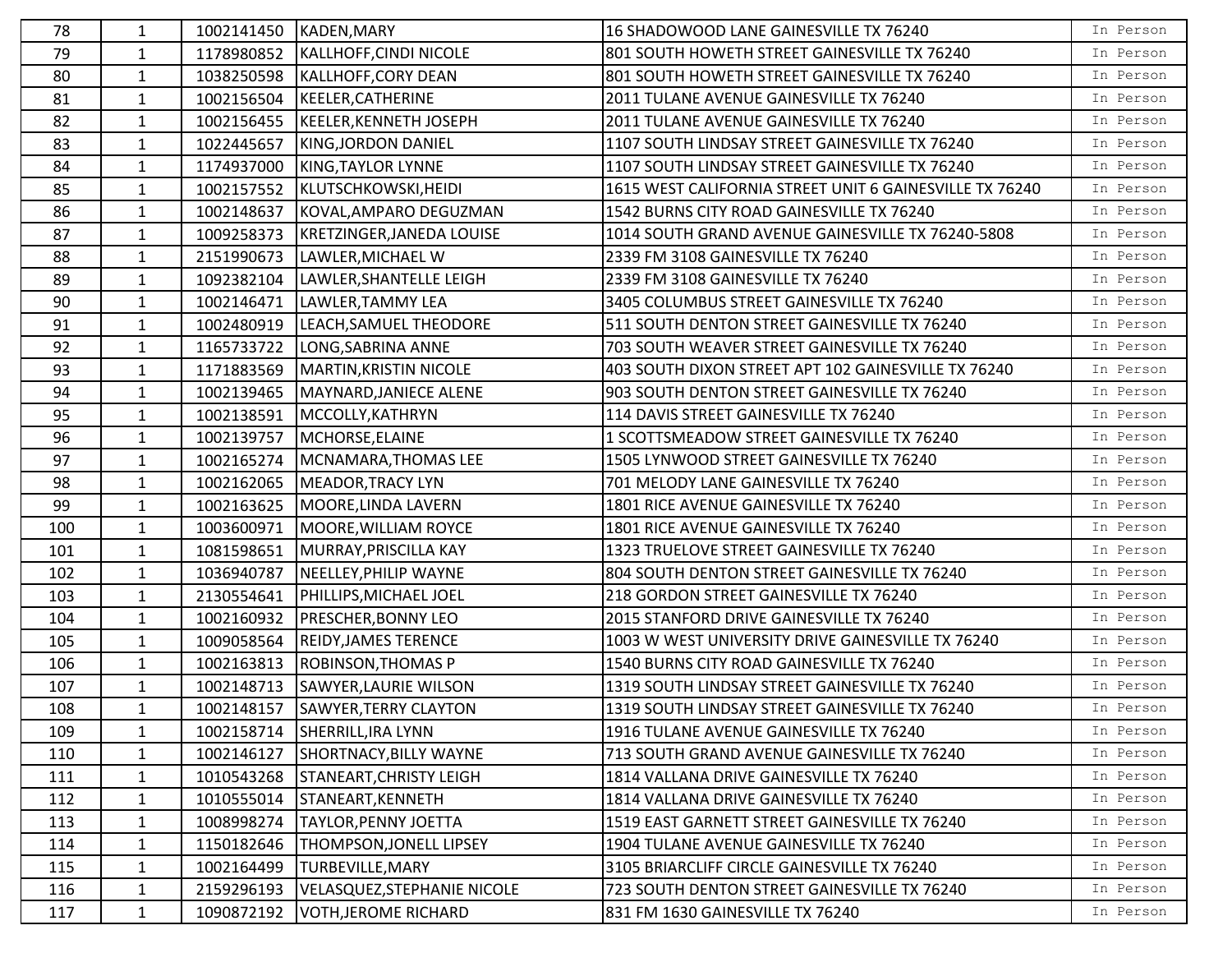| 118 | 1              | 1217573649 | <b>WALKER, CORA CATHALENE</b>    | 1019 EAST GARNETT STREET GAINESVILLE TX 76240           | In Person |
|-----|----------------|------------|----------------------------------|---------------------------------------------------------|-----------|
| 119 | $\mathbf{1}$   | 1002142749 | <b>WALKER, KYLE DOUGLAS</b>      | 1019 EAST GARNETT STREET GAINESVILLE TX 76240           | In Person |
| 120 | $\mathbf{1}$   | 1169319943 | WALLACE, CHRISTOPHER JAMES       | 1715 LAUREL ROAD GAINESVILLE TX 76240                   | In Person |
| 121 | $\mathbf{1}$   | 1002138948 | <b>WELLS, DONNA SUE</b>          | 604 SOUTH DENTON STREET GAINESVILLE TX 76240            | In Person |
| 122 | $\mathbf{1}$   | 1002139939 | <b>WELLS, WILLIAM VANCE</b>      | 604 SOUTH DENTON STREET GAINESVILLE TX 76240            | In Person |
| 123 | $\mathbf{1}$   | 1163767363 | WESTWOOD-BOOTH, DELAINA LYNN     | 3112 HARRIS STREET GAINESVILLE TX 76240                 | In Person |
| 124 | $\mathbf{1}$   | 1002146906 | <b>WOLF, DANELLE LEIGH</b>       | 4 SCOTTSMEADOW STREET GAINESVILLE TX 76240              | In Person |
| 125 | 1              | 1046886199 | WOODRUFF, BRENDA ANNETTE         | 1338 GREENFIELD ST GAINESVILLE TX 76240                 | In Person |
| 126 | $\mathbf{1}$   | 1046924874 | <b>WOODRUFF, ROGER LEON</b>      | 1338 GREENFIELD ST GAINESVILLE TX 76240                 | In Person |
| 127 | $\mathbf{1}$   | 1092505628 | <b>WOZNIAK, DENNIS A</b>         | 1014 MONTROSE AVE GAINESVILLE TX 76240                  | In Person |
| 128 | $\mathbf{1}$   | 2165033479 | WOZNIAK, PATRICIA ANN            | 1014 MONTROSE AVE GAINESVILLE TX 76240                  | In Person |
| 129 | $\mathbf{1}$   | 1191829265 | <b>ZENNER JR, RICHARD ALBERT</b> | 103 SOUTH COMMERCE STREET APT 4 GAINESVILLE TX 76240    | In Person |
| 130 | $\overline{2}$ | 1002250252 | <b>BEACH, STEVEN WILLIAM</b>     | 327 NORTH RUSK STREET GAINESVILLE TX 76240              | In Person |
| 131 | $\overline{2}$ | 2167419947 | CAMP, BRITTANY ELIZABETH         | 328 NORTH DIXON STREET APT 8 GAINESVILLE TX 76240       | In Person |
| 132 | $\overline{2}$ | 1002157547 | <b>COLLINS, DARLESS GAIL</b>     | 515 WEST STAR STREET GAINESVILLE TX 76240               | In Person |
| 133 | $\overline{2}$ | 1002235609 | <b>COMER, SUE NICHOLS</b>        | 601 WALTER ROAD GAINESVILLE TX 76240                    | In Person |
| 134 | $\overline{2}$ | 1042320942 | DARLING, BARBARA BABIN           | 632 NORTH MORRIS STREET GAINESVILLE TX 76240-3408       | In Person |
| 135 | $2^{\circ}$    | 2133412995 | DHANE, JOELLA DENISE             | 1412 MYRTLE STREET GAINESVILLE TX 76240                 | In Person |
| 136 | $\overline{2}$ | 2127434327 | DHANE, TOMMY LYNN                | 1412 MYRTLE STREET GAINESVILLE TX 76240                 | In Person |
| 137 | $\overline{2}$ | 1002225307 | DOUGHERTY, JENNIFER BEZNER       | 1015 NORTH DIXON STREET GAINESVILLE TX 76240            | In Person |
| 138 | $2^{\circ}$    | 1153521448 | DOUGHERTY, SCOTT WILLIAM         | 1015 NORTH DIXON STREET GAINESVILLE TX 76240            | In Person |
| 139 | $\overline{2}$ | 1002150315 | <b>EVANS, BEVERLY CONNORS</b>    | 408 NORTH TAYLOR STREET GAINESVILLE TX 76240            | In Person |
| 140 | $\overline{2}$ | 1002167934 | <b>HELTON, MELODY KAY</b>        | 910 WEST STAR STREET GAINESVILLE TX 76240               | In Person |
| 141 | $\overline{2}$ | 1092459662 | <b>HERPICK, SHELVA JEAN</b>      | 1101 LAWRENCE STREET APT 1802 GAINESVILLE TX 76240      | In Person |
| 142 | $\overline{2}$ | 1002174855 | HILL, CURTIS JUAN                | 1001 NORTH TAYLOR STREET GAINESVILLE TX 76240           | In Person |
| 143 | $2^{\circ}$    | 1002152093 | <b>HOWARD, JAMES RAY</b>         | 912 NORTH MORRIS STREET GAINESVILLE TX 76240            | In Person |
| 144 | $\overline{2}$ | 1009375781 | HULL, FELICIA RAE                | 811 WEST STAR STREET GAINESVILLE TX 76240               | In Person |
| 145 | $\overline{2}$ | 1091984890 | JAMIESON, JOSEPH PAUL            | 1311 NORTH GRAND AVENUE GAINESVILLE TX 76240            | In Person |
| 146 | $\overline{2}$ | 1179839265 | KING, DANIELLE NICOLE            | 301 EAST SCOTT STREET GAINESVILLE TX 76240              | In Person |
| 147 | $\overline{2}$ | 1206946586 | KING II, KEITH GRICE             | 301 EAST SCOTT STREET GAINESVILLE TX 76240              | In Person |
| 148 | $\overline{2}$ | 1002175110 | LANHAM, JAMES GREGORY            | 115 NORTH MORRIS STREET GAINESVILLE TX 76240            | In Person |
| 149 | $\overline{2}$ | 1142044490 | LANHAM, JAMES LUKE               | 115 NORTH MORRIS STREET GAINESVILLE TX 76240            | In Person |
| 150 | $\overline{2}$ | 1170342569 | MASON, TAMALA LEA                | 501 EAST CALIFORNIA STREET APT 204 GAINESVILLE TX 76240 | In Person |
| 151 | $\overline{2}$ | 1178331116 | MCMILLION-SMITH, JUDITH E        | 1115 THROCKMORTON STREET GAINESVILLE TX 76240           | In Person |
| 152 | $\overline{2}$ | 2120058334 | NICHOLS, DONALD ALBERT           | 1012 NORTH GRAND AVENUE APT G GAINESVILLE TX 76240      | In Person |
| 153 | $\overline{2}$ | 1060053243 | REED, DEBRA KAY                  | 806 NORTH DIXON STREET GAINESVILLE TX 76240             | In Person |
| 154 | $\overline{2}$ | 1152654389 | RUSSELL, PAMELA ANN              | 501 EAST CALIFORNIA STREET APT 406 GAINESVILLE TX 76240 | In Person |
| 155 | $\overline{2}$ | 2141830114 | SAMPLES, DEBORAH L               | 610 WALTER ROAD GAINESVILLE TX 76240                    | In Person |
| 156 | $\overline{2}$ | 2141830146 | SAMPLES, NICHOLAS ALAN           | 610 WALTER ROAD GAINESVILLE TX 76240                    | In Person |
| 157 | $2^{\circ}$    | 1172649778 | VANDERGRIFF, ELIZABETH M         | 1025 NORTH MORRIS STREET GAINESVILLE TX 76240           | In Person |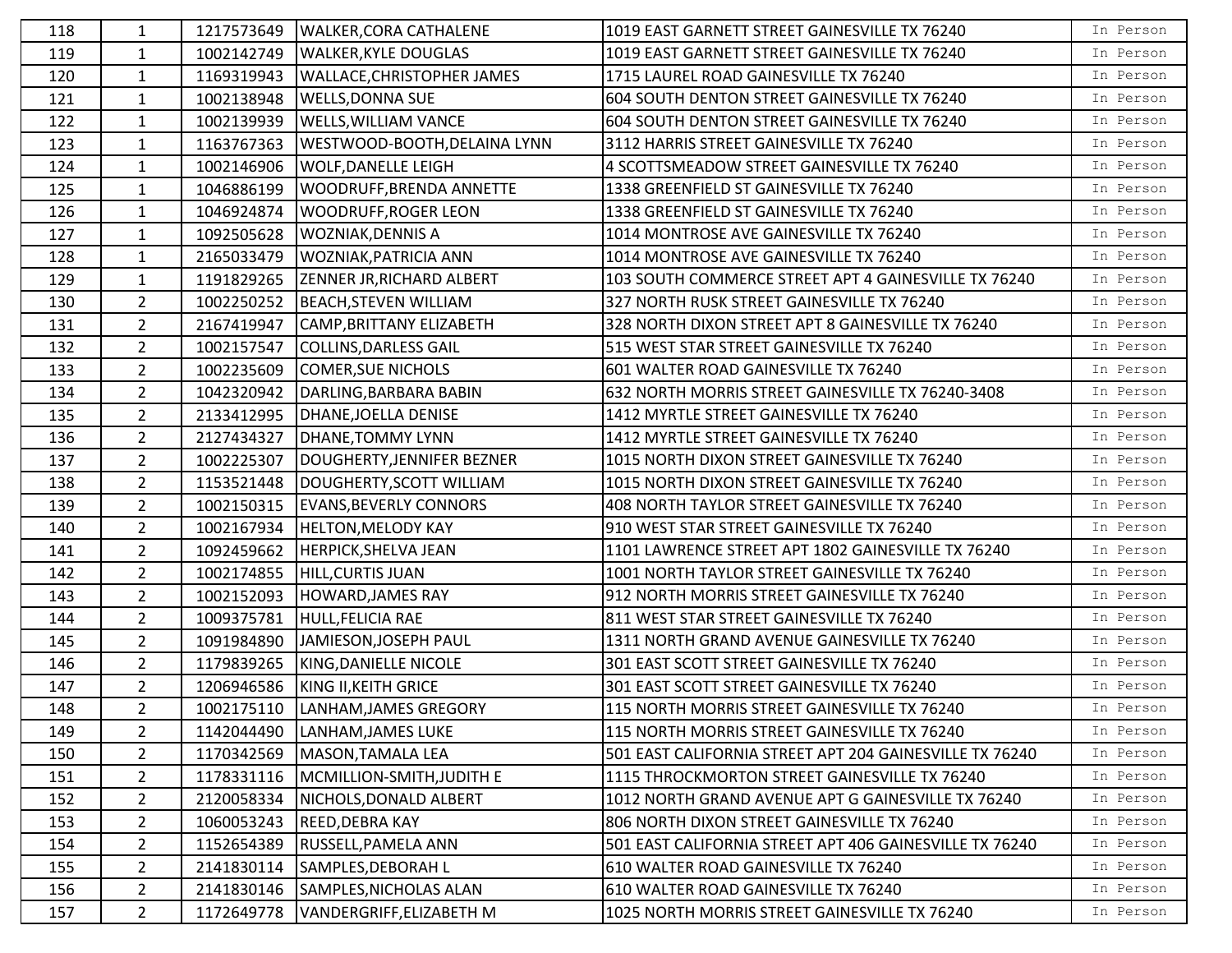| 158 | $\overline{2}$ | 1089230784 | <b>WESTOVER, CASSIDY LYNN</b>    | 402 NORTH TAYLOR STREET GAINESVILLE TX 76240  | In Person |
|-----|----------------|------------|----------------------------------|-----------------------------------------------|-----------|
| 159 | $2^{\circ}$    | 1165296786 | <b>WESTOVER, JASON ROBERT</b>    | 402 NORTH TAYLOR STREET GAINESVILLE TX 76240  | In Person |
| 160 | $\overline{2}$ | 1002258243 | <b>WIESE, JOHN ROBERT</b>        | 1109 THROCKMORTON STREET GAINESVILLE TX 76240 | In Person |
| 161 | $\overline{2}$ | 1002258408 | <b>WIESE, LANA GAIL</b>          | 1109 THROCKMORTON STREET GAINESVILLE TX 76240 | In Person |
| 162 | 3              | 1002219458 | <b>ARENDT, ADAM PAUL</b>         | 2651 CR 306 GAINESVILLE TX 76240              | In Person |
| 163 | 3              | 1217559832 | <b>DILL, KRISTOPHER THOMAS</b>   | 3888 CR 306 GAINESVILLE TX 76240              | In Person |
| 164 | 3              | 2121288972 | <b>DILL, PAYTON LERAY RUTH</b>   | 3888 CR 306 GAINESVILLE TX 76240              | In Person |
| 165 | 3              | 1002156515 | ENDERBY, PAMELA                  | 7626 FM 51 GAINESVILLE TX 76240               | In Person |
| 166 | $\mathbf{3}$   | 1002158629 | <b>ENDERBY, THOMAS STANLEY</b>   | 7626 FM 51 GAINESVILLE TX 76240               | In Person |
| 167 | 3              | 1002205914 | <b>FUHRMANN, RONALD JOSEPH</b>   | 4580 CR 308 GAINESVILLE TX 76240              | In Person |
| 168 | 3              | 1002158638 | <b>HESS, BRIAN DENNIS</b>        | 131 CR 352 GAINESVILLE TX 76240               | In Person |
| 169 | 3              | 1138848840 | HOBBS, DONALD EDWARD             | 15 CR 3630 GAINESVILLE TX 76240               | In Person |
| 170 | 3              | 1092587620 | JEZEK, LEIGH ANN                 | 27 CR 3632 GAINESVILLE TX 76240               | In Person |
| 171 | $\overline{3}$ | 1002219541 | KLEMENT, MARY HELEN              | 1077 CR 301 GAINESVILLE TX 76240              | In Person |
| 172 | 3              | 1002235012 | LASTER, MARGARET STOFFELS        | 790 CR 352 GAINESVILLE TX 76240-6709          | In Person |
| 173 | $\mathbf{3}$   | 1002235020 | LASTER, MARK DOUGLAS             | 790 CR 352 GAINESVILLE TX 76240               | In Person |
| 174 | 3              | 1002270858 | LUTKENHAUS, CINDY ANN            | 796 FM 1630 GAINESVILLE TX 76240              | In Person |
| 175 | 3              | 1002205882 | MULLER, JIMMIE RAY               | 3926 CR 337 GAINESVILLE TX 76240              | In Person |
| 176 | 3              | 1002205895 | MULLER, LINDA MELIUS             | 3926 CR 337 GAINESVILLE TX 76240              | In Person |
| 177 | 3              | 1002219692 | PARKER, JULIE                    | 1721 CR 312 GAINESVILLE TX 76240              | In Person |
| 178 | $\overline{3}$ | 1205904883 | <b>THOMPSON, CHRIS PAUL</b>      | 4008 CR 318 GAINESVILLE TX 76240              | In Person |
| 179 | $\overline{3}$ | 1002206071 | YORK, CLARENCE EDWARD            | 408 CR 327 MYRA TX 76253                      | In Person |
| 180 | 3              | 1193575270 | ZIMMERER, DIANE ELAINE           | 2360 CR 306 GAINESVILLE TX 76240              | In Person |
| 181 | 3              | 1002220179 | ZIMMERER, PATRICIA ARENDT        | 2659 CR 306 GAINESVILLE TX 76240-6754         | In Person |
| 182 | 3              | 1002220167 | ZIMMERER, STEPHEN WILLIAM        | 2659 CR 306 GAINESVILLE TX 76240              | In Person |
| 183 | 4              | 1010431025 | <b>BOHAC, JOSEPH PATRICK</b>     | 2207 ASPEN RD GAINESVILLE TX 76240            | In Person |
| 184 | 4              | 1002161347 | DOBSON, RICHARD CHARLES          | 658 RIVER BLUFF LANE GAINESVILLE TX 76240     | In Person |
| 185 | 4              | 1002147068 | <b>ENDRES, SUZAN CROW</b>        | 192 CR 193 GAINESVILLE TX 76240               | In Person |
| 186 | 4              | 1002249500 | <b>HOLDER, KEVIN NEIL</b>        | 5781 FM 371 GAINESVILLE TX 76240              | In Person |
| 187 | 4              | 1002144753 | LONG, GINA YOUNG                 | 310 CR 133 GAINESVILLE TX 76240               | In Person |
| 188 | 4              | 1002251765 | <b>ORTOWSKI, RONALD ANTHONY</b>  | 175 CR 131 GAINESVILLE TX 76240-7043          | In Person |
| 189 | 4              | 1013159289 | <b>SIMPSON JR, GRANT W</b>       | 1341 CR 134 GAINESVILLE TX 76240              | In Person |
| 190 | 4              | 1022194971 | <b>WAITE, JOHN MICHEAL</b>       | 626 HARPER LEASE ROAD GAINESVILLE TX 76240    | In Person |
| 191 | 4              | 1002197226 | <b>AVILA, ROMAN ANTHONY</b>      | 310 ELMWOOD STREET GAINESVILLE TX 76240-4431  | In Person |
| 192 | 4              | 1002174114 | <b>BURK, BARBARA ANN</b>         | 305 ROSEDALE DRIVE GAINESVILLE TX 76240       | In Person |
| 193 | 4              | 1002174146 | <b>BURK, GARY DEAN</b>           | 305 ROSEDALE DRIVE GAINESVILLE TX 76240       | In Person |
| 194 | 4              | 1024780806 | <b>BURKHART, DALORIS ANN</b>     | 912 WHEELER CREEK DRIVE GAINESVILLE TX 76240  | In Person |
| 195 | 4              | 1025279031 | <b>BURKHART, WILLIAM MICHAEL</b> | 912 WHEELER CREEK DRIVE GAINESVILLE TX 76240  | In Person |
| 196 | 4              | 1190207626 | <b>CLARK, VICKY LYNN</b>         | 1016 FAIR AVENUE GAINESVILLE TX 76240         | In Person |
| 197 | 4              | 1002194775 | <b>DYER, SHERION BARTHOLD</b>    | 1116 WHALEY DRIVE GAINESVILLE TX 76240        | In Person |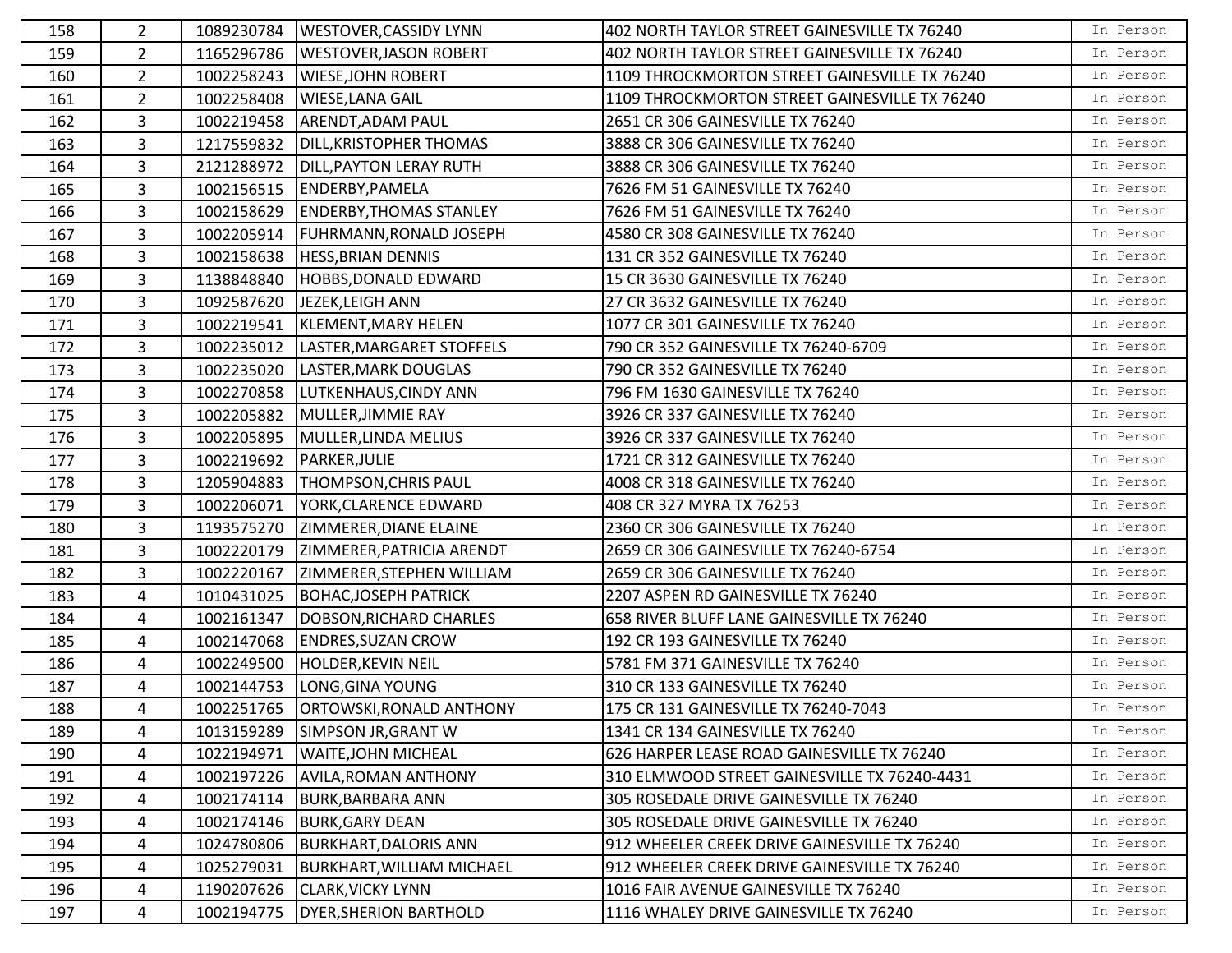| 198 | 4              | 1148878102 | GARCIA, LISA RODRIGUEZ            | 2027 ASHLAND DRIVE GAINESVILLE TX 76240                | In Person |
|-----|----------------|------------|-----------------------------------|--------------------------------------------------------|-----------|
| 199 | 4              | 1022952926 | <b>GERKEN, JEFFREY BRIAN</b>      | 1904 WOODLAWN COURT GAINESVILLE TX 76240               | In Person |
| 200 | 4              | 1183229463 | GOODMAN, CYNTHIA JEAN             | 404 ASHLAND DRIVE GAINESVILLE TX 76240                 | In Person |
| 201 | 4              | 1183229459 | <b>GOODMAN, RAYMOND CHARLES</b>   | 404 ASHLAND DRIVE GAINESVILLE TX 76240                 | In Person |
| 202 | $\overline{4}$ | 1022257227 | <b>GREER, ALYCE HAMMAN</b>        | 404 ASPEN RD GAINESVILLE TX 76240                      | In Person |
| 203 | 4              | 1011033415 | <b>GRIFFIN, PHYLLIS ANNE</b>      | 1219 ELMWOOD STREET GAINESVILLE TX 76240               | In Person |
| 204 | 4              | 1040198788 | <b>HAMPTON, LAURA JO</b>          | 1104 WHALEY DRIVE GAINESVILLE TX 76240                 | In Person |
| 205 | 4              | 1002158877 | HUCKABEE, LEOTA FRANKLIN          | 2505 LIBERTY WAY GAINESVILLE TX 76240                  | In Person |
| 206 | $\overline{4}$ | 1002242335 | HUNTER, DONALD RAY                | 1309 HILLSIDE DRIVE GAINESVILLE TX 76240               | In Person |
| 207 | 4              | 1002141872 | LOWRY, ROBERT NEAL                | 1202 HILLCREST BOULEVARD GAINESVILLE TX 76240          | In Person |
| 208 | 4              | 1158864168 | LYNCH, ALICIA WESTCOTT            | 306 WHEELER CREEK COURT GAINESVILLE TX 76240           | In Person |
| 209 | 4              | 1022513800 | LYNCH, REAGAN DARRELL             | 306 WHEELER CREEK COURT GAINESVILLE TX 76240           | In Person |
| 210 | 4              | 1002270870 | MOBLEY, DONALD RAY                | 4601 NORTH INT 35 GAINESVILLE TX 76240                 | In Person |
| 211 | 4              | 1002249748 | MONDEN, JOE DONALD                | 2000 MAPLEWOOD DRIVE GAINESVILLE TX 76240              | In Person |
| 212 | 4              | 1002248801 | MONDEN, LYNN                      | 2000 MAPLEWOOD DRIVE GAINESVILLE TX 76240              | In Person |
| 213 | 4              | 1002247039 | MORRIS, EDDIE FRANK               | 403 ASPEN RD GAINESVILLE TX 76240                      | In Person |
| 214 | $\overline{4}$ | 1002242168 | MURRAY, NOVA EARLENE              | 1218 WHALEY DRIVE GAINESVILLE TX 76240                 | In Person |
| 215 | 4              | 1018775279 | PARKER, PAUL DEAN                 | 2016 ASHLAND DRIVE GAINESVILLE TX 76240                | In Person |
| 216 | 4              | 1002184569 | PLUMLEE II, GOLDEN SCOTT          | 312 HILLSIDE DRIVE GAINESVILLE TX 76240                | In Person |
| 217 | 4              | 1002249908 | RICHARDS, JAMES EDWARD            | 1804 EAST BROADWAY STREET GAINESVILLE TX 76240-4430    | In Person |
| 218 | 4              | 1009055127 | <b>ROFF, JEANETTE CATON</b>       | 608 ASPEN RD GAINESVILLE TX 76240                      | In Person |
| 219 | 4              | 1186676787 | <b>ROGERS, KELLY ANN</b>          | 1112 BELMONT STREET GAINESVILLE TX 76240               | In Person |
| 220 | 4              | 1034258034 | ROY, LISA MARIE                   | 316 ELMWOOD STREET GAINESVILLE TX 76240                | In Person |
| 221 | 4              | 1002243280 | RUSSELL, JANICE                   | 1903 WOODLAWN COURT GAINESVILLE TX 76240               | In Person |
| 222 | 4              | 1003678135 | <b>SCHUBERT, NITA CURREY</b>      | 2117 WOLF RUN ROAD GAINESVILLE TX 76240                | In Person |
| 223 | 4              | 1209923594 | <b>SCOTT, BRUCE WAYNE</b>         | 1211 HILLSIDE DRIVE GAINESVILLE TX 76240               | In Person |
| 224 | 4              | 1002165067 | <b>SMITH, LARRY HOWARD</b>        | 1002 ASPEN RD GAINESVILLE TX 76240                     | In Person |
| 225 | $\overline{4}$ | 1002165051 | SMITH, SHAUNA                     | 1002 ASPEN RD GAINESVILLE TX 76240                     | In Person |
| 226 | $\overline{4}$ | 1092606342 | STATESON, ADAM                    | 904 WHEELER CREEK DRIVE GAINESVILLE TX 76240           | In Person |
| 227 | 4              | 2147524480 | THEOBALD, KERRA THI               | 1309 HILLCREST BOULEVARD GAINESVILLE TX 76240          | In Person |
| 228 | 4              |            | 1002270476   WARD, ANDREA KAY     | 2021 ASHLAND DRIVE GAINESVILLE TX 76240                | In Person |
| 229 | 4              | 1002245718 | <b>WARD, JON FRANKLIN</b>         | 2021 ASHLAND DRIVE GAINESVILLE TX 76240                | In Person |
| 230 | 4              | 1002257038 | <b>WHEELER, KEVIN BLAINE</b>      | 2015 MAPLEWOOD DRIVE GAINESVILLE TX 76240              | In Person |
| 231 | 4              | 1015097411 | <b>WHEELER, SUZANNE ELIZABETH</b> | 2015 MAPLEWOOD DRIVE GAINESVILLE TX 76240              | In Person |
| 232 | 4              | 2156346557 | WILLINGHAM, DAVID WAYNE           | 1840 EAST BROADWAY STREET APT 216 GAINESVILLE TX 76240 | In Person |
| 233 | 4              | 2155186200 | WITHROW, DEBRA                    | 2016 ASHLAND DRIVE GAINESVILLE TX 76240                | In Person |
| 234 | 4              | 1002227550 | WOOLDRIDGE, LESLIE KENT           | 402 ASPEN RD GAINESVILLE TX 76240                      | In Person |
| 235 | 4              | 1002227177 | WOOLDRIDGE, MARILYN REBECCA       | 402 ASPEN RD GAINESVILLE TX 76240                      | In Person |
| 236 | 6              | 2171811746 | <b>ANDERSON, ROBERT AARON</b>     | 188 PHILLIPS STREET CALLISBURG TX 76240                | In Person |
| 237 | 6              | 1021863405 | <b>BARKER, KATHARINE POWELL</b>   | 673 CR 125 WHITESBORO TX 76273                         | In Person |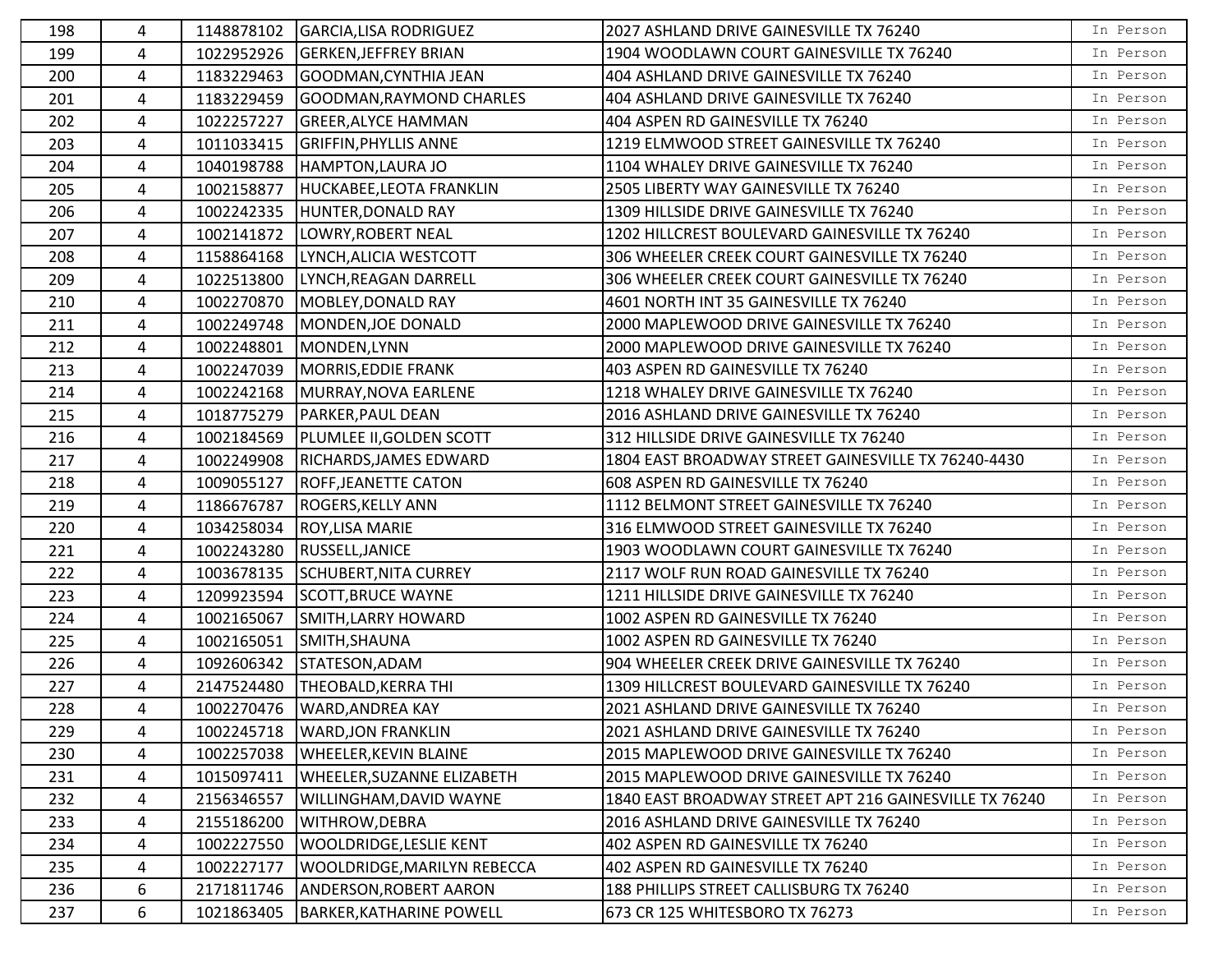| 238 | 6 | 1023470645 | BARKER, LARRY DOUGLAS                | 673 CR 125 WHITESBORO TX 76273            | In Person |
|-----|---|------------|--------------------------------------|-------------------------------------------|-----------|
| 239 | 6 | 2134285733 | BECK, FRANCES SUZANNE                | 11530 FM 678 WHITESBORO TX 76273          | In Person |
| 240 | 6 | 1013912602 | BECK, WILLIAM EDWARD                 | 11530 FM 678 WHITESBORO TX 76273          | In Person |
| 241 | 6 | 1166900842 | CALDWELL, RAMONA AMOS                | 1257 CR 132 WHITESBORO TX 76273-5075      | In Person |
| 242 | 6 | 2000339925 | CARTER, NATHAN                       | 11362 FM 678 WHITESBORO TX 76273          | In Person |
| 243 | 6 | 1045554707 | COOK, BILLY WAYNE                    | 393 CR 153 WHITESBORO TX 76273            | In Person |
| 244 | 6 | 1045554690 | COOK, CHERIE SMITH                   | 393 CR 153 WHITESBORO TX 76273            | In Person |
| 245 | 6 | 1002183221 | CORBETT, SANDRA MILLER               | 22598 FM 678 WHITESBORO TX 76273          | In Person |
| 246 | 6 | 1025444315 | CRISP, BRENDA JOYCE                  | 1290 CR 167 WHITESBORO TX 76273           | In Person |
| 247 | 6 |            | 1025433594 CRISP, JACKIE NELSON      | 1290 CR 167 WHITESBORO TX 76273           | In Person |
| 248 | 6 | 1024952936 | DANIEL, DONNA MICHELE                | 333 CR 156 WHITESBORO TX 76273            | In Person |
| 249 | 6 | 1207130536 | DAVIDSON, BRITTNEY GAYLE             | 13473 BIG INDIAN ROAD CALLISBURG TX 76240 | In Person |
| 250 | 6 | 2145406645 | <b>HADDOCK SR, BILLY DEAN</b>        | 3191 CR 140 WHITESBORO TX 76273           | In Person |
| 251 | 6 | 1173595340 | HARGESHEIMER, DONALD RAY             | 1519 CR 140 WHITESBORO TX 76273           | In Person |
| 252 | 6 | 1011077319 | HARGROVE, MARY SUSAN                 | 11362 FM 678 WHITESBORO TX 76273          | In Person |
| 253 | 6 | 1002176256 | HARRISON, PAMELA K                   | 1270 CR 136 GAINESVILLE TX 76240          | In Person |
| 254 | 6 | 1002183018 | <b>HARRISON, RICKY LYNN</b>          | 1270 CR 136 GAINESVILLE TX 76240          | In Person |
| 255 | 6 | 1092020854 | HAVERTY, CLINTON LEWIS               | 214 CR 136 GAINESVILLE TX 76240           | In Person |
| 256 | 6 |            | 1002183746  HEFFLEY, DENA GAY        | 15855 FM 678 WHITESBORO TX 76273          | In Person |
| 257 | 6 | 1002183705 | <b>HEFFLEY, DOUGLAS EUGENE</b>       | 15855 FM 678 WHITESBORO TX 76273          | In Person |
| 258 | 6 | 2127302898 | HIGHFILL, ANNIE BOUNDS               | 188 PHILLIPS STREET CALLISBURG TX 76240   | In Person |
| 259 | 6 | 2169108954 | HIGHFILL, HARLEY HUNTER              | 188 PHILLIPS STREET CALLISBURG TX 76240   | In Person |
| 260 | 6 | 1025467289 | JEFFCOAT, TERRY JASON                | 234 CR 187 GAINESVILLE TX 76240           | In Person |
| 261 | 6 | 1023435533 | KAHL JR, MATTHEW JOSEPH              | 1839 CR 121 GAINESVILLE TX 76240          | In Person |
| 262 | 6 | 1030688779 | KAHL, NENIA L                        | 1839 CR 121 GAINESVILLE TX 76240          | In Person |
| 263 | 6 | 1018238577 | <b>KINSER, JOHN MARCUS</b>           | 1132 CR 153 WHITESBORO TX 76273           | In Person |
| 264 | 6 | 1002271169 | LILLARD, DOUGLAS RAY                 | 3831 CR 123 GAINESVILLE TX 76240-7177     | In Person |
| 265 | 6 | 1013003897 | MATAS, LINDA ELAINE                  | 5829 CR 106 WHITESBORO TX 76273           | In Person |
| 266 | 6 | 1002169748 | MEEKS, BILLY DEAN                    | 862 CR 167 WHITESBORO TX 76273            | In Person |
| 267 | 6 | 2133450202 | MEEKS, MARY KING                     | 862 CR 167 WHITESBORO TX 76273            | In Person |
| 268 | 6 |            | 1002169769   MOORE, BETTY JEAN       | 3882 CR 123 GAINESVILLE TX 76240          | In Person |
| 269 | 6 | 1002169776 | MOORE, LEWIS WAYNE                   | 3882 CR 123 GAINESVILLE TX 76240          | In Person |
| 270 | 6 | 1002170589 | NORTON, PATRICIA LEE                 | 862 CR 167 WHITESBORO TX 76273            | In Person |
| 271 | 6 | 1002178862 | <b>PAXTON, CALLIE CHRISTINE</b>      | 126 CR 152 WHITESBORO TX 76273            | In Person |
| 272 | 6 | 1002178870 | <b>PAXTON, JASON EDWARD</b>          | 126 CR 152 WHITESBORO TX 76273-5935       | In Person |
| 273 | 6 | 2164490291 | <b>PERKINS-STEVENS, LESLIE RENEE</b> | 1021 CR 153 WHITESBORO TX 76273           | In Person |
| 274 | 6 | 1021434004 | <b>PIERCE, NANCY ELIZABETH</b>       | 171 CR 153 WHITESBORO TX 76273            | In Person |
| 275 | 6 | 1089726159 | <b>RAINS, DEBORAH SHELTON</b>        | 2244 FM 371 GAINESVILLE TX 76240          | In Person |
| 276 | 6 | 1164225270 | <b>RAINS, MEREDITH RAE</b>           | 2244 FM 371 GAINESVILLE TX 76240          | In Person |
| 277 | 6 | 1089717876 | RAINS, SHELBY RAY                    | 2244 FM 371 GAINESVILLE TX 76240          | In Person |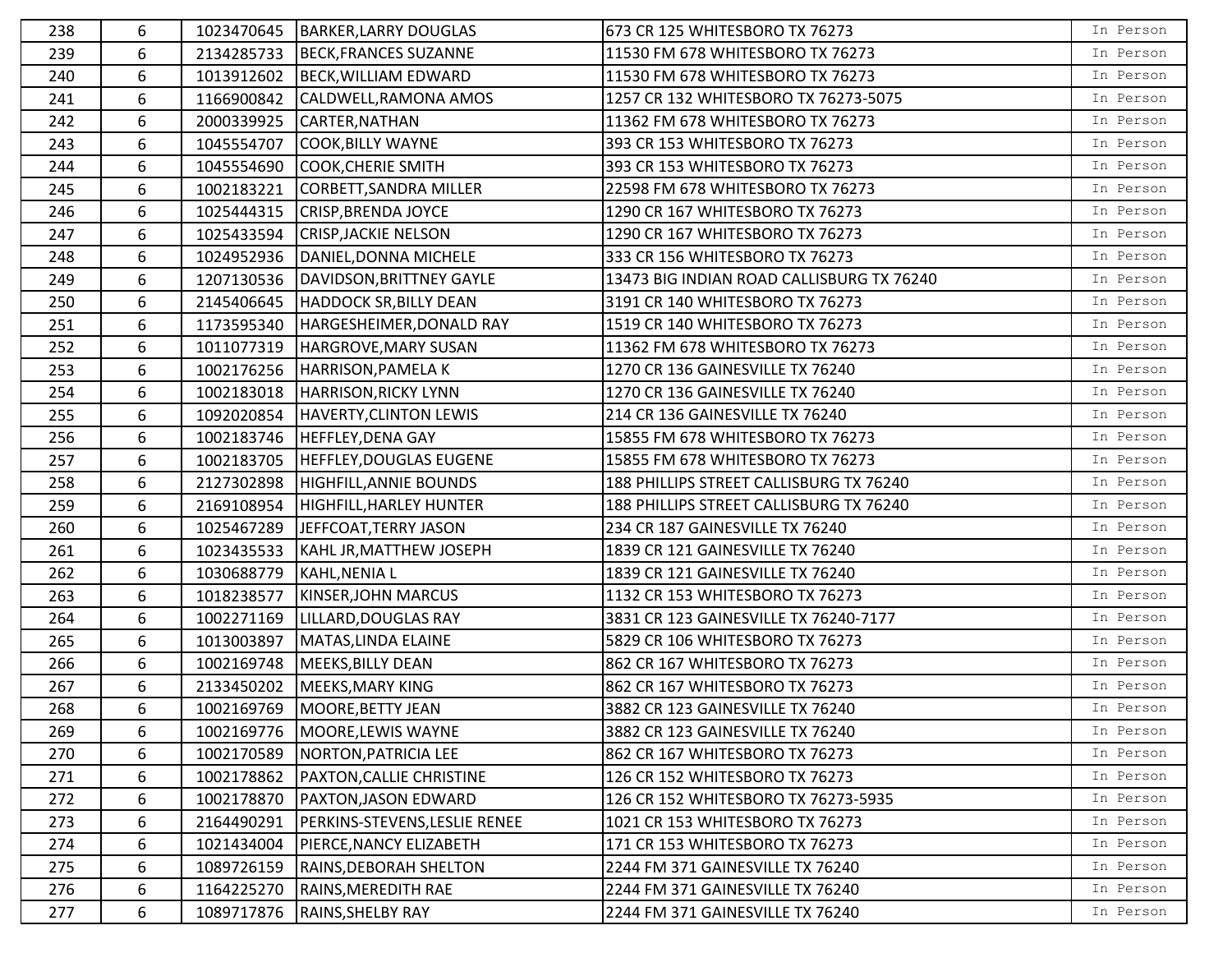| 278 | 6              |            | 1013280760 RUTHVEN FORE, CAREN LEWIS | 232 CR 153 WHITESBORO TX 76273              | In Person |
|-----|----------------|------------|--------------------------------------|---------------------------------------------|-----------|
| 279 | 6              | 1025158880 | SAYE, CHARLES DAVID                  | 2722 CR 156 WHITESBORO TX 76273             | In Person |
| 280 | 6              | 1085198715 | SHEPHERD, DAWN LEE                   | 2202 FM 2896 GAINESVILLE TX 76240           | In Person |
| 281 | 6              | 1147356116 | SHEPHERD, STEVEN STEWART             | 2202 FM 2896 GAINESVILLE TX 76240           | In Person |
| 282 | 6              | 1015588573 | SMITH, THOMAS JAMES                  | 2595 CR 114 WHITESBORO TX 76273             | In Person |
| 283 | 6              | 2164490289 | <b>STEVENS, SCOTT TRACY</b>          | 1021 CR 153 WHITESBORO TX 76273             | In Person |
| 284 | 6              | 1002185583 | <b>STRICKLAND, CARL ANTHONY</b>      | 13768 BIG INDIAN ROAD CALLISBURG TX 76240   | In Person |
| 285 | 6              | 1002185596 | STRICKLAND, CAROL ANN                | 13768 BIG INDIAN ROAD CALLISBURG TX 76240   | In Person |
| 286 | 6              | 1204199651 | <b>SUTTON, NATASHA KAYE</b>          | 12940 BIG INDIAN ROAD CALLISBURG TX 76240   | In Person |
| 287 | 6              | 2131007878 | <b>WAGNON, ANGELA DAWN</b>           | 2221 CR 136 WHITESBORO TX 76273             | In Person |
| 288 | 6              | 1089207683 | <b>WAGNON, LARRY GENE</b>            | 2221 CR 136 WHITESBORO TX 76273             | In Person |
| 289 | 6              | 1091058306 | WANDELL, CAROL MAE                   | 367 CR 136 GAINESVILLE TX 76240             | In Person |
| 290 | 6              | 1195041659 | <b>WANDELL, ROBERT CHARLES</b>       | 367 CR 136 GAINESVILLE TX 76240             | In Person |
| 291 | 6              | 1002171585 | <b>WESTBROOK, GLORIA ROSE</b>        | 3386 FM 2896 GAINESVILLE TX 76240           | In Person |
| 292 | 6              | 1024208021 | WOOD, WILLIAM DONALD                 | 4117 CR 123 GAINESVILLE TX 76240            | In Person |
| 293 | $\overline{7}$ | 1011077217 | <b>BILLINGS, ABRAHAM AARON</b>       | 6263 FM 678 GAINESVILLE TX 76240            | In Person |
| 294 | $\overline{7}$ | 1181772640 | <b>BLANTON, GRADY DON</b>            | 1519 CR 123 GAINESVILLE TX 76240            | In Person |
| 295 | $\overline{7}$ | 1012298658 | <b>BLANTON, JOY</b>                  | 1519 CR 123 GAINESVILLE TX 76240            | In Person |
| 296 | $\overline{7}$ | 2124347007 | CARR, WANDA KAY                      | 112 CR 190 GAINESVILLE TX 76240             | In Person |
| 297 | $\overline{7}$ | 1002174200 | <b>GANN, MICHELE LEE</b>             | 4920 CR 107 GAINESVILLE TX 76240            | In Person |
| 298 | $\overline{7}$ | 1002271481 | <b>GANN, RAYMOND H</b>               | 4920 CR 107 GAINESVILLE TX 76240            | In Person |
| 299 | $\overline{7}$ | 1020754289 | <b>GARNER, JENNIFER SUSAN</b>        | 154 CR 145 GAINESVILLE TX 76240             | In Person |
| 300 | $\overline{7}$ | 1181059049 | <b>GLEATON, AARON ROBERT</b>         | 355 CR 212 GAINESVILLE TX 76240-1848        | In Person |
| 301 | $\overline{7}$ | 1168362932 | <b>GLEATON, MICAH JAMES</b>          | 355 CR 212 GAINESVILLE TX 76240-1848        | In Person |
| 302 | $\overline{7}$ | 1002182339 | <b>GLEATON, ROBERT EDDIE</b>         | 355 CR 212 GAINESVILLE TX 76240             | In Person |
| 303 | $\overline{7}$ | 1172441122 | HALL, LINDA CARROLL                  | 419 CR 174 GAINESVILLE TX 76240             | In Person |
| 304 | $\overline{7}$ | 1172611063 | <b>HALL, TERRY WINDON</b>            | 419 CR 174 GAINESVILLE TX 76240             | In Person |
| 305 | $\overline{7}$ | 2137274565 | JONES, ROBERT KYLE                   | 717 WOODBINE EST ROAD GAINESVILLE TX 76240  | In Person |
| 306 | $\overline{7}$ | 1002257310 | KNABE, VICKIE DARLENE                | 823 CR 174 GAINESVILLE TX 76240             | In Person |
| 307 | $\overline{7}$ | 1154169727 | MASK, JULIE ELIZABETH                | 4596 CR 107 GAINESVILLE TX 76240            | In Person |
| 308 | $\overline{7}$ | 1089786092 | MCCRAY, JOHN ED                      | 2701 CR 155 WHITESBORO TX 76273             | In Person |
| 309 | 7              | 1089786125 | MCCRAY, LINDA FENIMORE               | 2701 CR 155 WHITESBORO TX 76273             | In Person |
| 310 | $\overline{7}$ | 2139915063 | MERCER, ADDISON GRACE                | 5137 CR 107 GAINESVILLE TX 76240            | In Person |
| 311 | 7              | 1138943812 | MERCER, CHANDA MICHELLE              | 5137 CR 107 GAINESVILLE TX 76240            | In Person |
| 312 | $\overline{7}$ | 1138943722 | MERCER, SCOTT WAYNE                  | 5137 CR 107 GAINESVILLE TX 76240            | In Person |
| 313 | $\overline{7}$ | 1002271468 | MOORE, MICAH RAE                     | 150 CR 154 GAINESVILLE TX 76240             | In Person |
| 314 | 7              | 1002174095 | MOORE, PEGGY                         | 150 CR 154 GAINESVILLE TX 76240             | In Person |
| 315 | $\overline{7}$ | 1176986276 | <b>OVERHOLT, JOHN CLAYTON</b>        | 501 CAPTAINS CUTT ROAD GAINESVILLE TX 76240 | In Person |
| 316 | $\overline{7}$ | 1002176786 | <b>PROFFITT, TOMMY GENE</b>          | 144 FM 371 GAINESVILLE TX 76240             | In Person |
| 317 | $\overline{7}$ | 1089896934 | <b>REDFEARN, BETTY JOYCE</b>         | 2825 CR 155 WHITESBORO TX 76273             | In Person |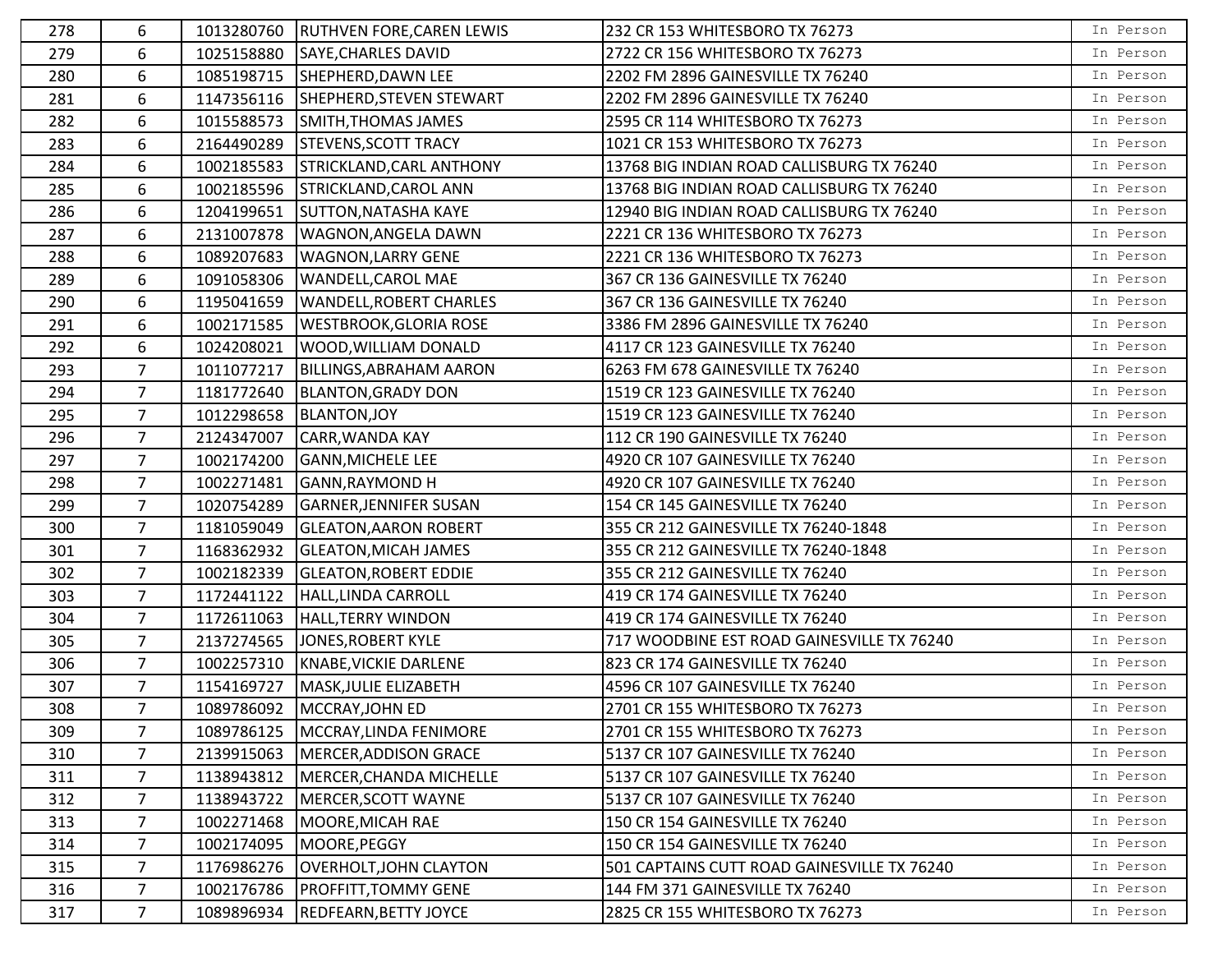| 318 | 7              |            | 1089896968 REDFEARN, SAMUEL DWIGHT | 2825 CR 155 WHITESBORO TX 76273            | In Person |
|-----|----------------|------------|------------------------------------|--------------------------------------------|-----------|
| 319 | $\overline{7}$ | 1002177950 | SANDERS, KELLIE GEORGETTE          | 637 CR 150 GAINESVILLE TX 76240            | In Person |
| 320 | $\overline{7}$ | 1002149605 | <b>SASSER, DONALD RAY</b>          | 976 CR 123 GAINESVILLE TX 76240            | In Person |
| 321 | $\overline{7}$ | 2132944002 | SASSER, LINDA SUE                  | 976 CR 123 GAINESVILLE TX 76240            | In Person |
| 322 | $\overline{7}$ | 1022976769 | SHAW, JIMMY ALLEN                  | 1055 CR 182 GAINESVILLE TX 76240           | In Person |
| 323 | 7              | 1022974017 | SHAW, TERESA SHARLENE              | 1055 CR 182 GAINESVILLE TX 76240           | In Person |
| 324 | $\overline{7}$ | 2139036001 | <b>TIFFANY, HANNAH LOUISE</b>      | 717 WOODBINE EST ROAD GAINESVILLE TX 76240 | In Person |
| 325 | 7              | 1006475314 | VANNOY, VIRGINIA KAREN             | 403 CR 180 GAINESVILLE TX 76240            | In Person |
| 326 | $\overline{7}$ | 1002173190 | <b>WARE, MELVIN DOYLE</b>          | 130 CR 190 GAINESVILLE TX 76240            | In Person |
| 327 | $\overline{7}$ | 2168653568 | <b>WOOLSEY, JULIE MELISSA</b>      | 84 TOWER HILL LANE GAINESVILLE TX 76240    | In Person |
| 328 | 8              | 2155263926 | <b>BURCHETT, GREGORY BRIAN</b>     | 140 CR 298 WHITESBORO TX 76273             | In Person |
| 329 | 8              | 1013149901 | DAUGETT, JUDY SAMPLES              | 808 CR 2114 GAINESVILLE TX 76240           | In Person |
| 330 | 8              | 2154902954 | <b>FRAZIER, KIMBERLY ANN</b>       | 140 CR 298 WHITESBORO TX 76273             | In Person |
| 331 | 8              |            | 1126732254   HALL, NATALIE CAROL   | 4726 FM 3164 GAINESVILLE TX 76240          | In Person |
| 332 | 8              | 1126555220 | HILL, GARY KEITH                   | 4726 FM 3164 GAINESVILLE TX 76240          | In Person |
| 333 | 8              | 1002241663 | JAMES, MARVIN THOMAS               | 2871 FM 3092 GAINESVILLE TX 76240          | In Person |
| 334 | 8              | 2129313743 | JENKINSON, LINDA RAE               | 134 CR 226 GAINESVILLE TX 76240            | In Person |
| 335 | 8              | 1089965791 | JENNINGS, JEFFREY CLARK            | 10963 FM 902 COLLINSVILLE TX 76233         | In Person |
| 336 | 8              | 1002417557 | JENNINGS, MARY ELLEN               | 10963 FM 902 COLLINSVILLE TX 76233         | In Person |
| 337 | 8              | 1089993340 | <b>JENSEN, SHANNON MARIE</b>       | 134 CR 299 GAINESVILLE TX 76240            | In Person |
| 338 | 8              | 1089993355 | JENSEN, SKIP DANIEL                | 134 CR 299 GAINESVILLE TX 76240            | In Person |
| 339 | 8              | 1092021543 | JONAS, JENNIFER BRISHELLE          | 1088 CR 219 GAINESVILLE TX 76240           | In Person |
| 340 | 8              | 2127520599 | LACROIX, PATSY ANN                 | 548 CR 211 GAINESVILLE TX 76240            | In Person |
| 341 | 8              |            | 1002179463 LEWIS, DORTHY           | 501 CR 208 GAINESVILLE TX 76240            | In Person |
| 342 | 8              | 1172255485 | MCCRAY, DEBBIE MARIE               | 328 CR 2183 GAINESVILLE TX 76240-7991      | In Person |
| 343 | 8              | 1077385572 | MOLLAT, JANET LARAYE               | 65 CR 2184 GAINESVILLE TX 76240            | In Person |
| 344 | 8              | 1077520829 | MOLLAT, MARTIN BERNARD             | 65 CR 2184 GAINESVILLE TX 76240            | In Person |
| 345 | 8              | 1092359268 | NEWMAN JR, JACK RANDOLPH           | 964 CR 2114 GAINESVILLE TX 76240           | In Person |
| 346 | 8              | 1198164490 | PILCHER, KRISTIN MAY               | 9761 FM 902 COLLINSVILLE TX 76233          | In Person |
| 347 | 8              | 1009704245 | <b>SKUPIN, JANIS MARILYN</b>       | 4508 CR 211 GAINESVILLE TX 76240           | In Person |
| 348 | 8              |            | 1002251555 SMITH, BOBBY DON        | 3055 FM 902 GAINESVILLE TX 76240-7722      | In Person |
| 349 | 8              | 2157859315 | SMITH, BRIAN KEITH                 | 200 CR 211 GAINESVILLE TX 76240            | In Person |
| 350 | 8              | 2134565655 | SPEIGHTS, BRANDON KALEB            | 4019 FM 3164 GAINESVILLE TX 76240          | In Person |
| 351 | 8              | 2186851480 | SPEIGHTS, BROOKE ASHLY             | 4019 FM 3164 GAINESVILLE TX 76240          | In Person |
| 352 | 8              | 1089803914 | SPEIGHTS, GREGORY LYNN             | 4019 FM 3164 GAINESVILLE TX 76240          | In Person |
| 353 | 8              | 1089915349 | SPEIGHTS, KERRI LYNN               | 4019 FM 3164 GAINESVILLE TX 76240          | In Person |
| 354 | 8              | 1216794537 | SPEIGHTS, TYLER JORDAN             | 4019 FM 3164 GAINESVILLE TX 76240          | In Person |
| 355 | 8              | 1002161399 | <b>WILLIAMS, ALFRED H</b>          | 4790 FM 3164 GAINESVILLE TX 76240          | In Person |
| 356 | 8              | 1170807932 | <b>WOLF, ANGIE KAY</b>             | 2815 FM 3092 GAINESVILLE TX 76240          | In Person |
| 357 | 10             | 1002272330 | <b>ADAMS, PHIL LOUIS</b>           | 220 FM 902 GAINESVILLE TX 76240-6342       | In Person |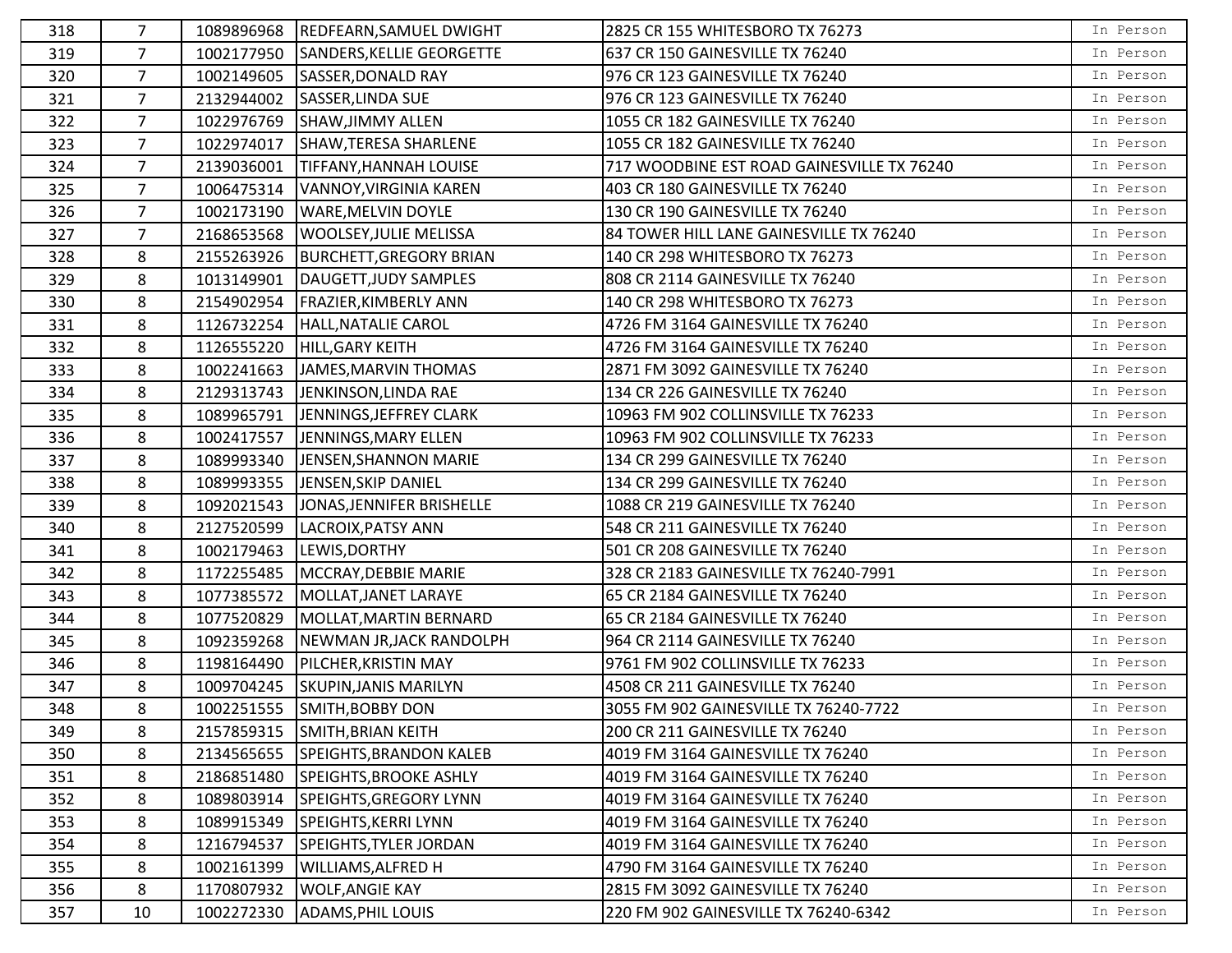| 358 | 10 | 1002187541 | ALEXANDER, GLENDA                     | 176 OAK HILL ROAD VALLEY VIEW TX 76272       | In Person |
|-----|----|------------|---------------------------------------|----------------------------------------------|-----------|
| 359 | 10 | 1002187539 | ALEXANDER, KENNETH DOYLE              | 176 OAK HILL ROAD VALLEY VIEW TX 76272       | In Person |
| 360 | 10 | 1002195733 | ANDREW, ANNA ELIZABETH                | 481 CHEANEY ROAD VALLEY VIEW TX 76272        | In Person |
| 361 | 10 | 1002195865 | <b>ANDREW, BOBBY GLENN</b>            | 481 CHEANEY ROAD VALLEY VIEW TX 76272        | In Person |
| 362 | 10 | 1010993020 | CANON, PAUL EDWIN                     | 4017 CR 265 COLLINSVILLE TX 76233            | In Person |
| 363 | 10 | 1002187637 | <b>CLARK, RITA MAE</b>                | 997 CLARK ROAD GAINESVILLE TX 76240          | In Person |
| 364 | 10 | 1142516860 | <b>CUELLAR, CATHY RICE</b>            | 77 BRENDA LANE GAINESVILLE TX 76240          | In Person |
| 365 | 10 | 1089255271 | DINEEN, CLAUDIA CATHERINE             | 1840 HARPOLE ROAD TIOGA TX 76271             | In Person |
| 366 | 10 | 1004351946 | <b>DOSS, JAMES MICHAEL</b>            | 1300 NEELY TRAIL VALLEY VIEW TX 76272        | In Person |
| 367 | 10 | 1004351979 | DOSS, NORMA SUE                       | 1300 NEELY TRAIL VALLEY VIEW TX 76272        | In Person |
| 368 | 10 | 2186729512 | DOWD, PATRICK LEON                    | 1200 FM 902 GAINESVILLE TX 76240             | In Person |
| 369 | 10 | 1074238277 | DUNNING, MARGARET J                   | 16146 SOUTH FM 372 VALLEY VIEW TX 76272      | In Person |
| 370 | 10 | 1142161322 | DUNNING JR, RAYMOND MANUEL            | 16146 SOUTH FM 372 VALLEY VIEW TX 76272      | In Person |
| 371 | 10 | 2002732872 | <b>FLANNIGAN, CATHERINE ELIZABETH</b> | 1307 BLOOMFIELD ROAD VALLEY VIEW TX 76272    | In Person |
| 372 | 10 | 1089406616 | <b>FOX, JAMES LAWRENCE</b>            | 212 OLD GLORY ROAD VALLEY VIEW TX 76272      | In Person |
| 373 | 10 | 1149736530 | <b>FOX, KYLA RENEE</b>                | 212 OLD GLORY ROAD VALLEY VIEW TX 76272      | In Person |
| 374 | 10 | 1027466231 | HELMS, CHERYL DEATHERAGE              | 546 OAK HILL ROAD VALLEY VIEW TX 76272       | In Person |
| 375 | 10 | 1002193680 | <b>HOENIG, GENE ANTHONY</b>           | 205 CR 2118 GAINESVILLE TX 76240             | In Person |
| 376 | 10 | 1002174608 | <b>HOENIG, PEGGY BOLDEN</b>           | 205 CR 2118 GAINESVILLE TX 76240-8597        | In Person |
| 377 | 10 | 1089460874 | JACKSON, DAVID ANTHONY                | 59 CR 261 VALLEY VIEW TX 76272               | In Person |
| 378 | 10 | 2003062851 | JACKSON, JEAN BLACKBURN               | 1219 CR 203 COLLINSVILLE TX 76233            | In Person |
| 379 | 10 | 1089460928 | JACKSON, LINDA GILBREATH              | 59 CR 261 VALLEY VIEW TX 76272               | In Person |
| 380 | 10 | 1002189706 | <b>KEELING, DANNY GENE</b>            | 1558 FM 902 GAINESVILLE TX 76240             | In Person |
| 381 | 10 | 1156045763 | <b>KELLEY III, HARRY LEO</b>          | 862 SLEEPY HOLLOW LANE VALLEY VIEW TX 76272  | In Person |
| 382 | 10 | 2142513284 | KING, BAILEY MARIE                    | 523 ST ONGE DRIVE GAINESVILLE TX 76240       | In Person |
| 383 | 10 | 1002188567 | KUYKENDALL, LAURE                     | 76 JOHN DEERE LANE VALLEY VIEW TX 76272      | In Person |
| 384 | 10 | 1010762635 | LEMONS, AARON ANDREW                  | 1790 CR 281 GAINESVILLE TX 76240             | In Person |
| 385 | 10 | 1002187951 | LEMONS, ROBBY                         | 1719 CR 281 GAINESVILLE TX 76240             | In Person |
| 386 | 10 | 1014060478 | LEMONS, WHITNEY DENISE                | 1790 CR 281 GAINESVILLE TX 76240             | In Person |
| 387 | 10 | 1004014438 | MADISON, MARCUS RAY                   | 101 REDBIRD LANE TIOGA TX 76271              | In Person |
| 388 | 10 |            | 1018599765   MADISON, TAMMIE MARIE    | 101 REDBIRD LANE TIOGA TX 76271              | In Person |
| 389 | 10 | 1179855678 | MCCORMICK, AMY LEAH-S                 | 1299 MORROW ROAD VALLEY VIEW TX 76272-7550   | In Person |
| 390 | 10 | 1001362461 | MELSON, SADONIA MARIE                 | 343 CR 245 COLLINSVILLE TX 76233             | In Person |
| 391 | 10 | 1177596825 | MILLER, BENJAMIN HENRY                | 12452 SOUTH FM 372 VALLEY VIEW TX 76272      | In Person |
| 392 | 10 | 2187275925 | MORRIS WATT, CORLENA DAWN             | 440 RED TOP ROAD VALLEY VIEW TX 76272        | In Person |
| 393 | 10 | 2166395425 | NELSON, PENNY SUE                     | 4978 FM 902 APT 301 GAINESVILLE TX 76240     | In Person |
| 394 | 10 | 1078682176 | PARKS, LENORA LUND                    | 509 QUAIL RUN ROAD VALLEY VIEW TX 76272-4567 | In Person |
| 395 | 10 | 1078665608 | PARKS, ROBERT HENRY                   | 509 QUAIL RUN ROAD VALLEY VIEW TX 76272      | In Person |
| 396 | 10 | 1002229335 | PELZEL, RUSSELL JAMES                 | 125 CR 286 COLLINSVILLE TX 76233             | In Person |
| 397 | 10 | 1002188477 | PITZINGER, GEORGE ESTERHAZY           | 1347 MORROW ROAD VALLEY VIEW TX 76272        | In Person |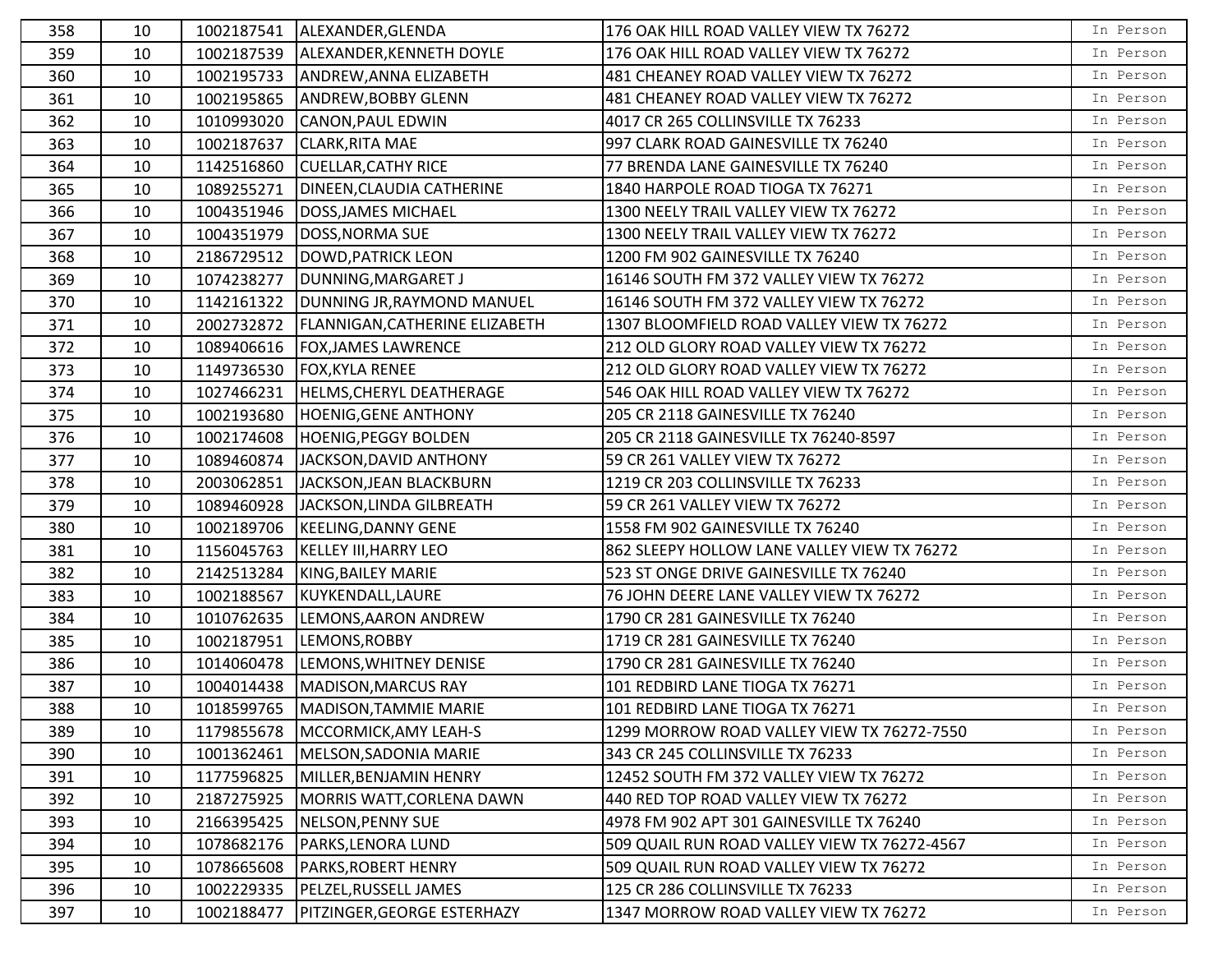| 398 | 10 |            | 1023992536   PRICE, DEBRA A        | 5791 SOUTH FM 372 GAINESVILLE TX 76240              | In Person |
|-----|----|------------|------------------------------------|-----------------------------------------------------|-----------|
| 399 | 10 | 1011585359 | <b>RECORD, MATTHEW TOM</b>         | 221 CLARK ROAD GAINESVILLE TX 76240                 | In Person |
| 400 | 10 | 1026402195 | <b>RECORD, RISA MAREE</b>          | 221 CLARK ROAD GAINESVILLE TX 76240                 | In Person |
| 401 | 10 | 1011904555 | <b>REDMON JR, MARVIN ALLEN</b>     | 1480 CR 220 GAINESVILLE TX 76240                    | In Person |
| 402 | 10 | 1011694533 | <b>REDMON, VICTORIA POWERS</b>     | 1480 CR 220 GAINESVILLE TX 76240                    | In Person |
| 403 | 10 | 1074446519 | <b>RUTHERFORD, JOEL GLYNN</b>      | 1219 CR 203 COLLINSVILLE TX 76233                   | In Person |
| 404 | 10 | 1074448967 | <b>RUTHERFORD, TERI NICOL</b>      | 1219 CR 203 COLLINSVILLE TX 76233-2190              | In Person |
| 405 | 10 | 1002272353 | <b>STRIPLIN, RAY EDISON</b>        | 795 CR 232 COLLINSVILLE TX 76233-2317               | In Person |
| 406 | 10 | 1074258881 | <b>TALLY, DANA ERWIN</b>           | 532 CR 2261 VALLEY VIEW TX 76272                    | In Person |
| 407 | 10 | 1089647242 | THOMAS, REBECCA SUE                | 1532 NEELY TRAIL VALLEY VIEW TX 76272               | In Person |
| 408 | 10 | 1089216788 | VANDEWART, MICHAEL OTIS            | 1840 HARPOLE ROAD TIOGA TX 76271                    | In Person |
| 409 | 10 | 1089305539 | <b>WATT, ALLAN PAUL</b>            | 440 RED TOP ROAD VALLEY VIEW TX 76272               | In Person |
| 410 | 11 | 1166568548 | <b>BABBITT, CHANDA LANE</b>        | 1400 CR 2255 VALLEY VIEW TX 76272                   | In Person |
| 411 | 11 | 1002199134 | <b>BAYER, JIMMY LEROY</b>          | 910 CR 207 VALLEY VIEW TX 76272                     | In Person |
| 412 | 11 | 1013514374 | <b>BLACK, MARIJO NEWBY</b>         | 1133 CHEANEY ROAD VALLEY VIEW TX 76272              | In Person |
| 413 | 11 | 1077877437 | <b>BROCIEK, RYAN ELLIOT</b>        | 2330 HOCKLEY CREEK ROAD GAINESVILLE TX 76240        | In Person |
| 414 | 11 | 1023404604 | CADENHEAD, KATHRYN JORDAN          | 842 CR 251 VALLEY VIEW TX 76272                     | In Person |
| 415 | 11 | 1023361239 | CADENHEAD, THOMAS ALAN             | 842 CR 251 VALLEY VIEW TX 76272                     | In Person |
| 416 | 11 | 1002200317 | <b>CALHOUN JR, BILLY MAC</b>       | 832 FM 2848 VALLEY VIEW TX 76272                    | In Person |
| 417 | 11 | 1013243977 | <b>CARR, BRANDY ANN</b>            | 301 ARMSTRONG STREET VALLEY VIEW TX 76272           | In Person |
| 418 | 11 | 1181102695 | CHANCE-MCDONALD, TERESA C          | 1544 HOCKLEY CREEK ROAD GAINESVILLE TX 76240-1488   | In Person |
| 419 | 11 | 1009542005 | <b>COODY, NINA DANN</b>            | 1396 CR 202 GAINESVILLE TX 76240-0236               | In Person |
| 420 | 11 | 1049501675 | CRUMPLER, DANIEL WEBSTER           | 185 FRONTENAC ROAD VALLEY VIEW TX 76272             | In Person |
| 421 | 11 | 1091042332 | DUFFY, WYATTA LYNN                 | 8493 FM 2071 GAINESVILLE TX 76240                   | In Person |
| 422 | 11 | 2155317976 | DUNCAN, DOUGLAS LEE                | 200 KNOTTED OAKS CT VALLEY VIEW TX 76272            | In Person |
| 423 | 11 | 2129439406 | <b>ESCOBEDO, BRADLEY VALENTIN</b>  | 2185 CR 207 VALLEY VIEW TX 76272                    | In Person |
| 424 | 11 | 1002272865 | <b>GREGORY, RENEE SCHNIEDERJAN</b> | 7235 FM 2071 GAINESVILLE TX 76240                   | In Person |
| 425 | 11 | 1002198921 | HARDY, JAMES EDWARD                | 427 HIDDEN VALLEY ROAD VALLEY VIEW TX 76272         | In Person |
| 426 | 11 | 1211337804 | HAWKINS, BRADLEY ALAN              | 302 MILL STREET VALLEY VIEW TX 76272-9515           | In Person |
| 427 | 11 | 1092192976 | HENDRIX, DAVID CHARLES             | 272 CHISAM ROAD VALLEY VIEW TX 76272                | In Person |
| 428 | 11 | 2165885939 | <b>HICKS, CURTIS DAVID</b>         | 1690 EAST LONE OAK ROAD APT 15 VALLEY VIEW TX 76272 | In Person |
| 429 | 11 | 1002197033 | <b>HOEDEBECK, DANIEL KEITH</b>     | 8564 FM 2071 GAINESVILLE TX 76240                   | In Person |
| 430 | 11 | 1002168466 | <b>HOEDEBECK, PAMELA SUSAN</b>     | 8564 FM 2071 GAINESVILLE TX 76240                   | In Person |
| 431 | 11 | 1032153872 | <b>KERN, JAMES RICHARD</b>         | 403 CHISAM ROAD VALLEY VIEW TX 76272                | In Person |
| 432 | 11 | 1089225517 | KOROLY, JEFFERY ALAN               | 100 CR 2254 VALLEY VIEW TX 76272                    | In Person |
| 433 | 11 | 1182793017 | MARTINEZ JR, STEVEN                | 1798 TRIANGLE ROAD VALLEY VIEW TX 76272             | In Person |
| 434 | 11 | 1204215199 | MCDONALD, CURTIS TROY              | 1544 HOCKLEY CREEK ROAD GAINESVILLE TX 76240        | In Person |
| 435 | 11 | 1136713163 | MEDCALF, JACKY RAY                 | 201 SOUTH LEE STREET VALLEY VIEW TX 76272           | In Person |
| 436 | 11 | 1021573905 | ORSBURN, SUSAN CROWDER             | 131 PROMISE LANE VALLEY VIEW TX 76272               | In Person |
| 437 | 11 | 2139484320 | PARKER, DONNA KAY                  | 29 TECUMSEH VALLEY VIEW TX 76272                    | In Person |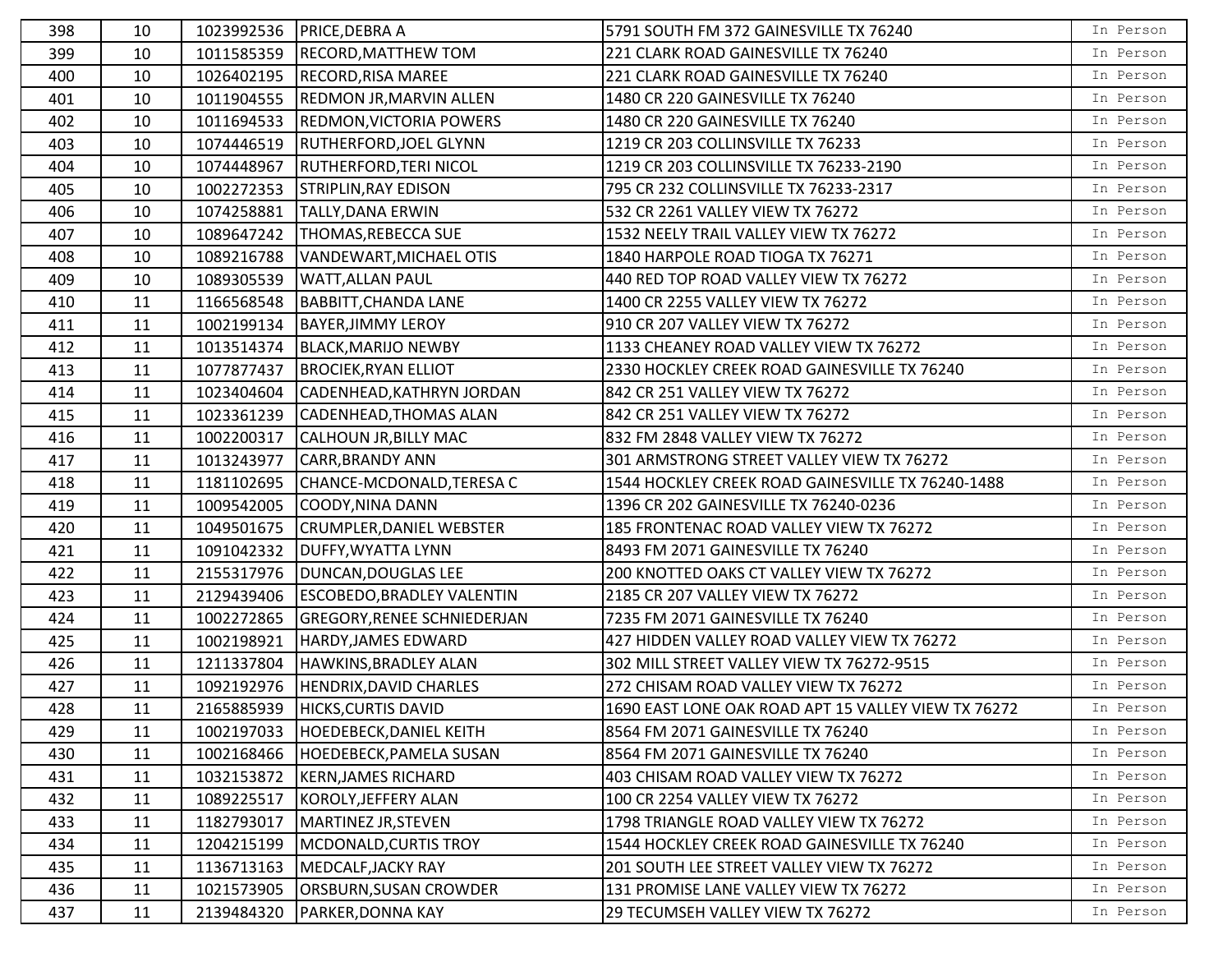| 438 | 11 |            | 1001870366 PICKREL, SUSAN W       | 210 CR 2250 VALLEY VIEW TX 76272                     | In Person |
|-----|----|------------|-----------------------------------|------------------------------------------------------|-----------|
| 439 | 11 | 2148563592 | REINKE, MELANIE LYNN              | 558 CR 2254 VALLEY VIEW TX 76272                     | In Person |
| 440 | 11 | 2143666922 | SMALSKAS, TAMY LANE               | 141 CR 258 VALLEY VIEW TX 76272                      | In Person |
| 441 | 11 | 1018755770 | SMITH, KENNETH RAY                | 708 SOUTH LEE STREET VALLEY VIEW TX 76272            | In Person |
| 442 | 11 | 1002199199 | STOBAUGH, KEELA MYERS             | 731 EAST SPRING CREEK ROAD GAINESVILLE TX 76240-1441 | In Person |
| 443 | 11 | 1092261393 | <b>TILLMAN, TIFFINEY LEIGH</b>    | 767 FM 3442 VALLEY VIEW TX 76272                     | In Person |
| 444 | 11 | 2121512709 | VAUGHAN, SONYA NICOLE             | 305 O'BUCH STREET VALLEY VIEW TX 76272               | In Person |
| 445 | 11 | 1017166303 | <b>WALKER, KELLI JORDAN</b>       | 8890 FM 2071 VALLEY VIEW TX 76272                    | In Person |
| 446 | 11 | 1018956692 | WING, DIANE                       | 1521 NEELY TRAIL VALLEY VIEW TX 76272                | In Person |
| 447 | 11 | 1175398465 | <b>WOLF, CHRISTY ANN</b>          | 404 NORTH LEE STREET VALLEY VIEW TX 76272            | In Person |
| 448 | 12 | 1002204746 | ALDRIDGE, ELIZABETH KAY           | 621 CR 373 ROSSTON TX 76263                          | In Person |
| 449 | 12 | 1057830941 | <b>AVALOS, PATRICIA DIANNE</b>    | 54 PALMER STREET ROSSTON TX 76263                    | In Person |
| 450 | 12 | 1002204395 | <b>BELL, FALICIA DAWNE</b>        | 18412 WEST FM 922 FORESTBURG TX 76239                | In Person |
| 451 | 12 | 1002203303 | <b>BURGESS, MELISSA DEE</b>       | 616 CR 356 VALLEY VIEW TX 76272                      | In Person |
| 452 | 12 | 1011850710 | <b>CARR, SUSAN E</b>              | 573 CR 317 VALLEY VIEW TX 76272                      | In Person |
| 453 | 12 | 1015266063 | CARTER, MARGARET MARY             | 481 CR 319 VALLEY VIEW TX 76272                      | In Person |
| 454 | 12 | 1081522016 | <b>DILL, PAMELA J</b>             | 15540 WEST FM 922 ROSSTON TX 76263                   | In Person |
| 455 | 12 | 1002279132 | JOHNSON-MARSHALL, BRENDA LOUISE   | 2874 CR 346 ERA TX 76238                             | In Person |
| 456 | 12 | 1158398262 | PUCKETT, RAMONA ANN               | 305 CR 334 DECATUR TX 76234                          | In Person |
| 457 | 12 | 2003294642 | SAMPSON, DAVID ALLAN              | 8615 FM 51 GAINESVILLE TX 76240                      | In Person |
| 458 | 12 | 1197953415 | SAMPSON, KAREN ANN                | 8615 FM 51 GAINESVILLE TX 76240                      | In Person |
| 459 | 12 | 1060214406 | <b>TAYLOR, MICHAEL LESLIE</b>     | 2355 CR 332 ERA TX 76238                             | In Person |
| 460 | 17 | 1014594214 | <b>BAIN, ROGER LEE</b>            | 468 HILLSIDE DRIVE MUENSTER TX 76252                 | In Person |
| 461 | 17 | 1014594625 | <b>BAIN, SHERRY RENEE</b>         | 468 HILLSIDE DRIVE MUENSTER TX 76252                 | In Person |
| 462 | 17 | 1217473256 | DANGELMAYR, JAMES ALBERT          | 5194 CR 426 MUENSTER TX 76252-3910                   | In Person |
| 463 | 17 | 1002206712 | <b>FISHER, WILLIAM DALE</b>       | 3460 CR 302 MUENSTER TX 76252-4905                   | In Person |
| 464 | 17 | 1011020620 | <b>FREEMAN JR, BILLY MARSHALL</b> | 19389 FM 1630 FORESTBURG TX 76239-2307               | In Person |
| 465 | 17 | 1009208517 | <b>FREEMAN, SHIRLEY JEAN</b>      | 19389 FM 1630 MUENSTER TX 76252                      | In Person |
| 466 | 17 | 1002206899 | KLEMENT, GLORIA                   | 12597 FM 1630 MUENSTER TX 76252                      | In Person |
| 467 | 17 | 1002206881 | KLEMENT, ROBERT GEORGE            | 12597 FM 1630 MUENSTER TX 76252                      | In Person |
| 468 | 17 |            | 1044237798 KUROSKY, CLAIRICE PARR | 2000 CR 343 FORESTBURG TX 76239                      | In Person |
| 469 | 17 | 1044448801 | KUROSKY, JERRY WADE               | 2000 CR 343 FORESTBURG TX 76239                      | In Person |
| 470 | 18 | 1017175363 | <b>BINDEL, DARREN JOHN</b>        | 7844 CR 424 MUENSTER TX 76252-3976                   | In Person |
| 471 | 18 | 1002145233 | <b>BINFORD, SAMUEL BARKSDALE</b>  | 2079 CR 442 MUENSTER TX 76252                        | In Person |
| 472 | 18 | 1002144366 | <b>BINFORD, STACEY RENEE</b>      | 2079 CR 442 MUENSTER TX 76252                        | In Person |
| 473 | 18 | 1002214477 | <b>ENDRES, GARY JOSEPH</b>        | 239 SOUTH SYCAMORE STREET MUENSTER TX 76252          | In Person |
| 474 | 18 | 1014964967 | <b>FAZEN, ROBERT JOHN</b>         | 3547 CR 435 SAINT JO TX 76265                        | In Person |
| 475 | 18 | 1002209356 | <b>FENTON, JOSEPH MATTISON</b>    | 921 NORTH ELM STREET MUENSTER TX 76252               | In Person |
| 476 | 18 | 1174937295 | <b>GANN, MELISSA ANN</b>          | 1076 NORTH CEDAR STREET MUENSTER TX 76252            | In Person |
| 477 | 18 | 2135699586 | <b>HESS, BILLIE JEAN</b>          | 614 NORTH MAIN STREET MUENSTER TX 76252              | In Person |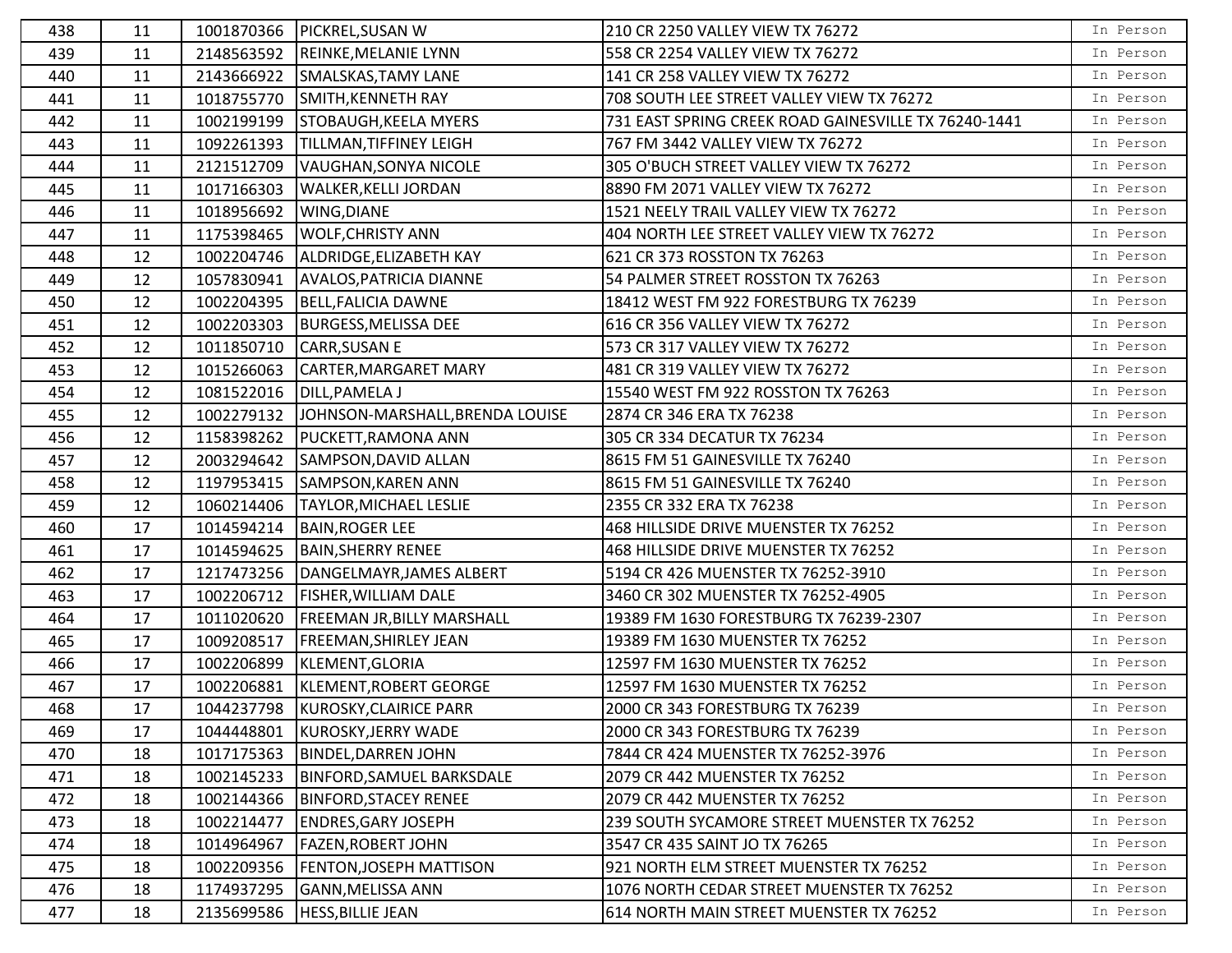| 478 | 18 | 1020740660 | <b>HESS, ERIC LEE</b>            | 409 NORTH WALNUT STREET MUENSTER TX 76252           | In Person |
|-----|----|------------|----------------------------------|-----------------------------------------------------|-----------|
| 479 | 18 | 1002218793 | <b>HESSE, KENNETH JOHN</b>       | 165 CR 493 MUENSTER TX 76252                        | In Person |
| 480 | 18 | 1145920764 | HUNTER, DANIEL ADAM              | 227 WEST 4TH STREET MUENSTER TX 76252               | In Person |
| 481 | 18 | 1020149147 | HUNTER, SARAH DENAE              | 227 WEST 4TH STREET MUENSTER TX 76252               | In Person |
| 482 | 18 | 1020236697 | KNABE, ASHLEY NICOLE             | 220 SOUTH HICKORY STREET MUENSTER TX 76252          | In Person |
| 483 | 18 | 1209018603 | KNABE, CLAYTON GREGORY           | 619 ENDRES STREET MUENSTER TX 76252                 | In Person |
| 484 | 18 | 1002211035 | KNAUF, MICHELE BAUER             | 631 WEINZAPFEL STREET MUENSTER TX 76252-2429        | In Person |
| 485 | 18 | 1002208898 | KUBIS, CANDISE JOY               | 223 HILLCREST STREET MUENSTER TX 76252-2739         | In Person |
| 486 | 18 | 1009000000 | KUBIS, CHRISTOPHER LEE           | 223 HILLCREST STREET MUENSTER TX 76252              | In Person |
| 487 | 18 | 1002212606 | MILLER, GLENN JOSEPH             | 608 CR 428 MUENSTER TX 76252                        | In Person |
| 488 | 18 | 1002208920 | MILLER, LISA DAWN                | 615 EAST FIFTH STREET MUENSTER TX 76252             | In Person |
| 489 | 18 | 1144080313 | ORSBURN, HELENA MANGRUM          | 216 SOUTH WILLOW STREET MUENSTER TX 76252-2606      | In Person |
| 490 | 18 | 1002205594 | <b>ORSBURN, LARKIN DALE</b>      | 216 SOUTH WILLOW STREET MUENSTER TX 76252           | In Person |
| 491 | 18 | 1086950612 | PENISTON, MARK STEPHEN           | 174 CR 316 MUENSTER TX 76252                        | In Person |
| 492 | 18 | 2145333553 | ROHMER, MEGAN LEIGH              | 640 NORTH ASH STREET MUENSTER TX 76252              | In Person |
| 493 | 18 | 1091516735 | ROZELL, ANDREW DOUGLAS           | 403 EAST THIRD STREET MUENSTER TX 76252             | In Person |
| 494 | 18 | 1002207021 | TRUBENBACH, GWEN                 | 1012 CR 302 MYRA TX 76253                           | In Person |
| 495 | 18 | 1002207336 | <b>TRUBENBACH, LOYD EDWARD</b>   | 1012 CR 302 MYRA TX 76253                           | In Person |
| 496 | 18 | 1002213059 | <b>WALTERSCHEID, DALE HENRY</b>  | 234 EAST CROSS STREET MUENSTER TX 76252             | In Person |
| 497 | 18 | 1155235054 | <b>WHITEHEAD, JULIE FREDRICK</b> | 5322 CR 414 SAINT JO TX 76265                       | In Person |
| 498 | 18 | 1082504777 | <b>WHITEHEAD, PATRICK EUGENE</b> | 5322 CR 414 SAINT JO TX 76265                       | In Person |
| 499 | 21 | 1022979987 | <b>BRENNAN, PATRICIA OLLER</b>   | 514 KATIE STREET LINDSAY TX 76250                   | In Person |
| 500 | 21 | 1009721412 | CAILLIER, GAYLE MARIE            | 107 CIRCLE DRIVE WEST LINDSAY TX 76250              | In Person |
| 501 | 21 | 1011681985 | CAILLIER, KENNETH J              | 107 CIRCLE DRIVE WEST LINDSAY TX 76250              | In Person |
| 502 | 21 | 1002223944 | CONNETT JR, RICHARD ALVIN        | 2615 CR 409 GAINESVILLE TX 76240                    | In Person |
| 503 | 21 | 2120045574 | <b>FLEITMAN, WADE EVERETT</b>    | 119 WEST 1ST STREET LINDSAY TX 76250                | In Person |
| 504 | 21 | 1004917432 | <b>FOGLE, JENNIFER LEIGH</b>     | 207 HILLSIDE LANE LINDSAY TX 76250                  | In Person |
| 505 | 21 | 1013539920 | <b>FOGLE, TIMOTHY GLENN</b>      | 207 HILLSIDE LANE LINDSAY TX 76250                  | In Person |
| 506 | 21 | 1002242405 | <b>GOSSETT, MAQUITA ELAINE</b>   | 2752 FM 1200 GAINESVILLE TX 76240                   | In Person |
| 507 | 21 | 2172303222 | HALLER, CARL JOHN                | 107 WEST ELMVIEW STREET LINDSAY TX 76250            | In Person |
| 508 | 21 | 2172303570 | HALLER, CHRISTIANE CHARLOTTE     | 107 WEST ELMVIEW STREET LINDSAY TX 76250            | In Person |
| 509 | 21 | 1163903313 | <b>HAMPTON, CURTIS LYNN</b>      | 64 CR 466 GAINESVILLE TX 76240                      | In Person |
| 510 | 21 | 1009674605 | HAMPTON, RENEE ROSE              | 64 CR 466 GAINESVILLE TX 76240                      | In Person |
| 511 | 21 | 1002225376 | <b>HUCHTON, ELIZABETH ROSE</b>   | 218 CR 439 LINDSAY TX 76250                         | In Person |
| 512 | 21 | 2167075405 | <b>HUCHTON, MADISON ROSE</b>     | 218 CR 439 LINDSAY TX 76250                         | In Person |
| 513 | 21 | 1007231466 | KIESEL, BRANDON PAUL             | 405 NORTH MAPLE STREET LINDSAY TX 76250             | In Person |
| 514 | 21 | 1049219984 | KIESEL, JENNIFER ANN             | 405 NORTH MAPLE STREET LINDSAY TX 76250             | In Person |
| 515 | 21 | 1002225831 | <b>NEU, JEFFREY ELTON</b>        | 919 EAST J M LINDSAY BOULEVARD GAINESVILLE TX 76240 | In Person |
| 516 | 21 | 1008987111 | <b>REITER, MARY LOUISE</b>       | 199 CR 466 GAINESVILLE TX 76240                     | In Person |
| 517 | 21 | 1002219830 | SCHROEDER, KAY LYNN              | 1420 CR 415 MUENSTER TX 76252                       | In Person |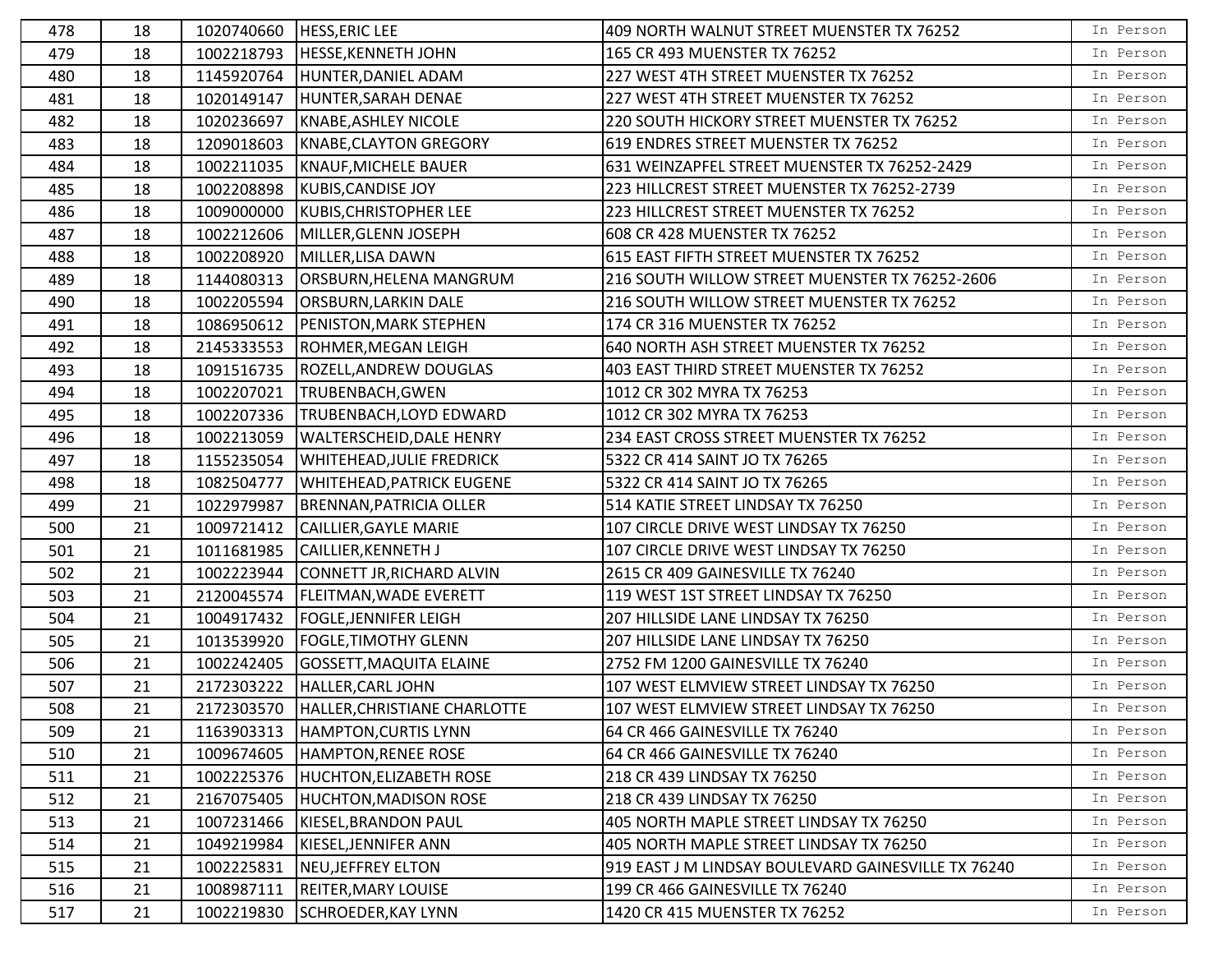| 518 | 21 | 1012424082 | SEBADE, KEVIN GERALD              | 202 HILLSIDE LANE LINDSAY TX 76250           | In Person |
|-----|----|------------|-----------------------------------|----------------------------------------------|-----------|
| 519 | 21 | 1002143760 | SNIDER, NEIL ALAN                 | 105 6TH STREET LINDSAY TX 76250              | In Person |
| 520 | 21 | 1014588496 | <b>STEWART, STEVEN RAY</b>        | 111 BEZNER STREET LINDSAY TX 76250           | In Person |
| 521 | 21 | 1007019330 | <b>WALKER, KELLY DAWN</b>         | 102 MAPLE STREET LINDSAY TX 76250            | In Person |
| 522 | 21 | 1002220817 | <b>WALKER, PAUL WAYNE</b>         | 102 NORTH MAPLE STREET LINDSAY TX 76250-2541 | In Person |
| 523 | 21 | 1007281401 | <b>WILLIAMS, JANICE ARBUCKLE</b>  | 819 WILLOW STREET LINDSAY TX 76250           | In Person |
| 524 | 21 | 1002212371 | <b>WIMMER, JERRY RAY</b>          | 10 CR 466 GAINESVILLE TX 76240               | In Person |
| 525 | 21 | 1002212392 | WIMMER, LOUISE                    | 10 CR 466 GAINESVILLE TX 76240               | In Person |
| 526 | 21 | 1165501650 | WOODARD, CORY WAYNE               | 101 EAST 6TH STREET LINDSAY TX 76250         | In Person |
| 527 | 22 | 2157334938 | <b>ADAIR, CONSTANCE MARIE</b>     | 1229 KIOWA DRIVE EAST LAKE KIOWA TX 76240    | In Person |
| 528 | 22 | 1010808919 | <b>ANTHONY, ARTHUR HALE</b>       | 103 NOWETA PLACE LAKE KIOWA TX 76240         | In Person |
| 529 | 22 | 1010065497 | <b>ANTHONY, SANDRA LEE</b>        | 103 NOWETA PLACE LAKE KIOWA TX 76240         | In Person |
| 530 | 22 | 1050480077 | <b>ANTILLEY, CELINDA KAY</b>      | 105 SANTEE DRIVE LAKE KIOWA TX 76240         | In Person |
| 531 | 22 | 1050480031 | <b>ANTILLEY, JON MARK</b>         | 105 SANTEE DRIVE LAKE KIOWA TX 76240         | In Person |
| 532 | 22 | 1192263606 | <b>BAKER, RANDALL TODD</b>        | 613 KIOWA DRIVE WEST LAKE KIOWA TX 76240     | In Person |
| 533 | 22 | 1089634379 | <b>BAKER, SHELLY ZOYLA</b>        | 103 CHOCTAW COVE LAKE KIOWA TX 76240         | In Person |
| 534 | 22 | 1060320523 | BARLETTA, NANCY LORRAINE          | 129 SHAWNEE DRIVE LAKE KIOWA TX 76240        | In Person |
| 535 | 22 | 1158717487 | <b>BEAVERS, MARY VANESE</b>       | 209 KIOWA DRIVE NORTH LAKE KIOWA TX 76240    | In Person |
| 536 | 22 | 1003939324 | <b>BEAVERS, TOXIE EUGENE</b>      | 209 KIOWA DRIVE NORTH LAKE KIOWA TX 76240    | In Person |
| 537 | 22 | 1089421506 | <b>BURKE, DENISE MARIE</b>        | 100 HOUSTON LAKE KIOWA TX 76240              | In Person |
| 538 | 22 | 1089421510 | <b>BURKE, PATRICK WILLIAM</b>     | 100 HOUSTON LAKE KIOWA TX 76240              | In Person |
| 539 | 22 | 1031224311 | <b>CARTER, JOHN TYLER</b>         | 1120 KIOWA DRIVE WEST LAKE KIOWA TX 76240    | In Person |
| 540 | 22 | 1074661452 | <b>CLARK, JOHN MARK</b>           | 1101 KIOWA DRIVE WEST LAKE KIOWA TX 76240    | In Person |
| 541 | 22 | 1074663957 | <b>CLARK, SANDRA GAIL</b>         | 1101 KIOWA DRIVE WEST LAKE KIOWA TX 76240    | In Person |
| 542 | 22 | 1135357738 | CLEMENTS, BARBARA JO              | 118 HOGAN DRIVE LAKE KIOWA TX 76240          | In Person |
| 543 | 22 | 1135357740 | <b>CLEMENTS, LONNIE LYNN</b>      | 118 HOGAN DRIVE LAKE KIOWA TX 76240          | In Person |
| 544 | 22 | 1074761501 | COOKE, EDWARD FRANCIS             | 1116 KIOWA DRIVE EAST LAKE KIOWA TX 76240    | In Person |
| 545 | 22 | 1074761517 | COOKE, LINDA VERNOOY              | 1116 KIOWA DRIVE EAST LAKE KIOWA TX 76240    | In Person |
| 546 | 22 | 1091819935 | DAMONE BROWN, ANDREA JOANNA       | 135 BLACKFOOT TRAIL LAKE KIOWA TX 76240      | In Person |
| 547 | 22 | 1085777909 | DEATRICH, CURTIS CRAYTON          | 531 KIOWA DRIVE EAST LAKE KIOWA TX 76240     | In Person |
| 548 | 22 |            | 1085775123   DEATRICH, DONNA JEAN | 531 KIOWA DRIVE EAST LAKE KIOWA TX 76240     | In Person |
| 549 | 22 | 1009081267 | DODSON, RUTH ANN                  | 215 COMANCHE DRIVE LAKE KIOWA TX 76240       | In Person |
| 550 | 22 | 2140162427 | <b>ERICKSON, MICHAEL RODNEY</b>   | 1326 KIOWA DRIVE EAST LAKE KIOWA TX 76240    | In Person |
| 551 | 22 | 2142074566 | GAMMEL,RHEUBEN ALLEN              | 1219 KIOWA DRIVE EAST LAKE KIOWA TX 76240    | In Person |
| 552 | 22 | 1000504889 | <b>GRACE, JEANIE CHRISTIAN</b>    | 151 BLACKFOOT TRAIL LAKE KIOWA TX 76240      | In Person |
| 553 | 22 | 1000507639 | <b>GRACE, LARRY MICHAEL</b>       | 151 W BLACKFOOT TRAIL LAKE KIOWA TX 76240    | In Person |
| 554 | 22 | 1002274142 | <b>GRAY, ALAN DALE</b>            | 122 SAN CHEZ DRIVE LAKE KIOWA TX 76240       | In Person |
| 555 | 22 | 1004989951 | <b>GRIGGS, DALE BURKE</b>         | 921 KIOWA DRIVE EAST LAKE KIOWA TX 76240     | In Person |
| 556 | 22 | 1076293153 | <b>GROSS, DOROTHY DUFFIN</b>      | 113 HURON TRAIL LAKE KIOWA TX 76240          | In Person |
| 557 | 22 | 1076293148 | <b>GROSS, JAMES MICHAEL</b>       | 113 HURON TRAIL LAKE KIOWA TX 76240          | In Person |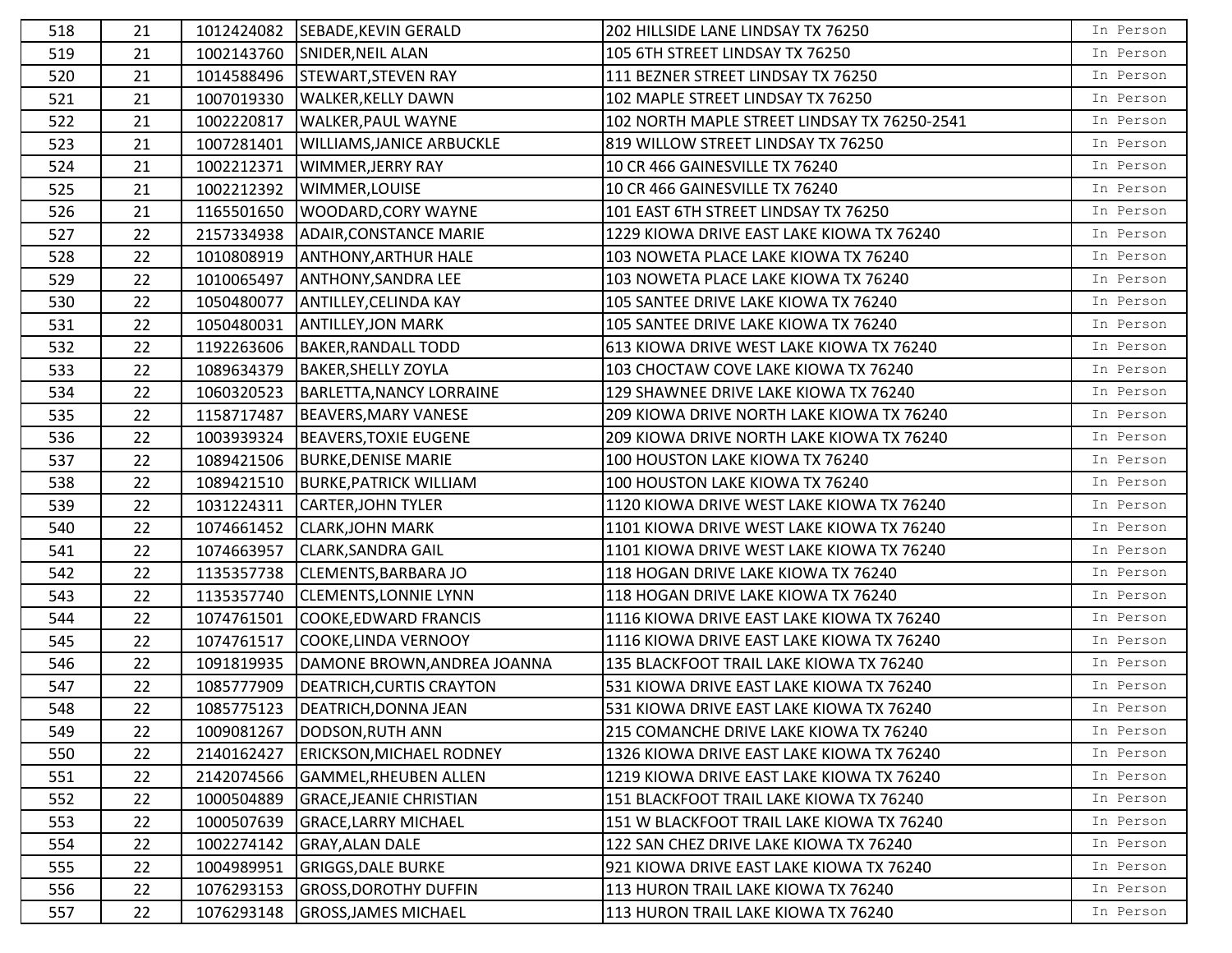| 558 | 22 | 1074742563 | HAIRE, CHRISTOPHER KENNETH         | 528 KIOWA DRIVE EAST LAKE KIOWA TX 76240       | In Person |
|-----|----|------------|------------------------------------|------------------------------------------------|-----------|
| 559 | 22 | 1074742571 | HAIRE, SANDRA PARKER               | 528 KIOWA DRIVE EAST LAKE KIOWA TX 76240       | In Person |
| 560 | 22 | 1089053099 | HARRELSON, BRAD ALLEN              | 115 SEMINOLE DRIVE LAKE KIOWA TX 76240         | In Person |
| 561 | 22 | 1089053132 | HARRELSON, KATHY MATTHEWS          | 115 SEMINOLE DRIVE LAKE KIOWA TX 76240         | In Person |
| 562 | 22 | 1002228615 | <b>HAUBRICH, GERALD AUGUST</b>     | 824 KIOWA DRIVE EAST LAKE KIOWA TX 76240       | In Person |
| 563 | 22 | 1207393864 | HICKLE, WILLIAM GREYDEN            | 103 WAMPUM COVE LAKE KIOWA TX 76240            | In Person |
| 564 | 22 | 1014210704 | <b>HUDDLESTON, CHARLES PRESTON</b> | 410 KIOWA DRIVE EAST LAKE KIOWA TX 76240       | In Person |
| 565 | 22 | 1189079377 | <b>HUGHES, CHERYL DARLENE</b>      | 109 LONGHORN DRIVE LAKE KIOWA TX 76240         | In Person |
| 566 | 22 | 1010172010 | HUGHES, JUDITH E                   | 1313 KIOWA DRIVE EAST LAKE KIOWA TX 76240      | In Person |
| 567 | 22 | 1010171996 | <b>HUGHES, ROBERT E</b>            | 1313 KIOWA DRIVE EAST LAKE KIOWA TX 76240      | In Person |
| 568 | 22 | 1091453428 | <b>HUGHES, VERLE GENE</b>          | 109 LONGHORN DRIVE LAKE KIOWA TX 76240         | In Person |
| 569 | 22 | 1078845400 | JAMIESON, JOHN RICHARD             | 1012 KIOWA DRIVE EAST LAKE KIOWA TX 76240      | In Person |
| 570 | 22 | 1158546264 | <b>KENT, KIM SALES</b>             | 102 COLT DRIVE LAKE KIOWA TX 76240             | In Person |
| 571 | 22 | 2171822884 | KINDIGER, JACOB AARON              | 208 KIOWA DRIVE EAST LAKE KIOWA TX 76240       | In Person |
| 572 | 22 | 1029949562 | KUEHN, MICHELE CALDWELL            | 7735 FM 902 GAINESVILLE TX 76240               | In Person |
| 573 | 22 | 1029949602 | KUEHN, ROBERT LARY                 | 7735 FM 902 GAINESVILLE TX 76240               | In Person |
| 574 | 22 | 1048364682 | LARGE, BRIAN ARTHUR                | 119 PONTIAC DRIVE LAKE KIOWA TX 76240          | In Person |
| 575 | 22 | 1156055180 | LARGE, DONNA                       | 119 PONTIAC DRIVE LAKE KIOWA TX 76240          | In Person |
| 576 | 22 | 1077729340 | MANISCALCO, PAUL J                 | 101 TOMAHAWK DRIVE LAKE KIOWA TX 76240         | In Person |
| 577 | 22 | 1171774342 | MANISCALCO, RAMEE S                | 101 TOMAHAWK DRIVE LAKE KIOWA TX 76240         | In Person |
| 578 | 22 | 1152125690 | MANN, JOY BETH                     | 100 TEEPEE COVE LAKE KIOWA TX 76240            | In Person |
| 579 | 22 | 1151542768 | <b>MANN, THOMAS WARREN</b>         | 100 TEEPEE COVE LAKE KIOWA TX 76240            | In Person |
| 580 | 22 | 1025929174 | MARSH JR, GOLDMAN SHELDON          | 714 KIOWA DRIVE WEST LAKE KIOWA TX 76240       | In Person |
| 581 | 22 | 1009286977 | <b>MARTIN, PATRICIA SLOAN</b>      | 1219 KIOWA DRIVE EAST LAKE KIOWA TX 76240      | In Person |
| 582 | 22 | 1009201695 | MCDONALD, ALICE LYNN               | 1114 KIOWA DRIVE EAST LAKE KIOWA TX 76240-9578 | In Person |
| 583 | 22 | 1011742536 | MCDONALD, BRUCE LYLE               | 1114 KIOWA DRIVE EAST LAKE KIOWA TX 76240      | In Person |
| 584 | 22 | 1100195151 | MCKNIGHT, JEFFRY B                 | 416 COCOPA DRIVE LAKE KIOWA TX 76240           | In Person |
| 585 | 22 | 1100195167 | MCKNIGHT, MAUREEN LAURA            | 416 COCOPA DRIVE LAKE KIOWA TX 76240           | In Person |
| 586 | 22 | 1019948665 | MILBURN, KATHERINE CHARLOTTE       | 1102 KIOWA DRIVE WEST LAKE KIOWA TX 76240      | In Person |
| 587 | 22 | 1050182621 | MITCHAM, RICHARD LEE               | 107 CAYUGA COVE LAKE KIOWA TX 76240            | In Person |
| 588 | 22 | 1153016253 | MITCHAM, SHARON GAIL               | 107 CAYUGA COVE LAKE KIOWA TX 76240            | In Person |
| 589 | 22 | 1022409664 | <b>MORRIS, DONNA BETH</b>          | 117 KIOWA DRIVE SOUTH LAKE KIOWA TX 76240      | In Person |
| 590 | 22 | 1090028854 | MORRIS, RYAN COLE                  | 112 SANTA FE TRAIL LAKE KIOWA TX 76240         | In Person |
| 591 | 22 | 1166962401 | NEHIB, JAMES ANTHONY               | 120 COMANCHE DRIVE LAKE KIOWA TX 76240         | In Person |
| 592 | 22 | 1166962429 | NEHIB, JUDY HAMMER                 | 120 COMANCHE DRIVE LAKE KIOWA TX 76240         | In Person |
| 593 | 22 | 1046719442 | <b>NIX, DAVID ARTHUR</b>           | 104 COCOPA DRIVE LAKE KIOWA TX 76240           | In Person |
| 594 | 22 | 1195622978 | NIX, NANCY JANE                    | 104 COCOPA DRIVE LAKE KIOWA TX 76240           | In Person |
| 595 | 22 | 1017154705 | OTTO, LYDIA SUSAN                  | 121 MOHAVE DRIVE EAST LAKE KIOWA TX 76240      | In Person |
| 596 | 22 | 1083266030 | PENDERY, GERALD VERNON             | 100 MOLALA COVE LAKE KIOWA TX 76240            | In Person |
| 597 | 22 | 1080706863 | PENDERY, JULIA FIELDS              | 100 MOLALA COVE LAKE KIOWA TX 76240            | In Person |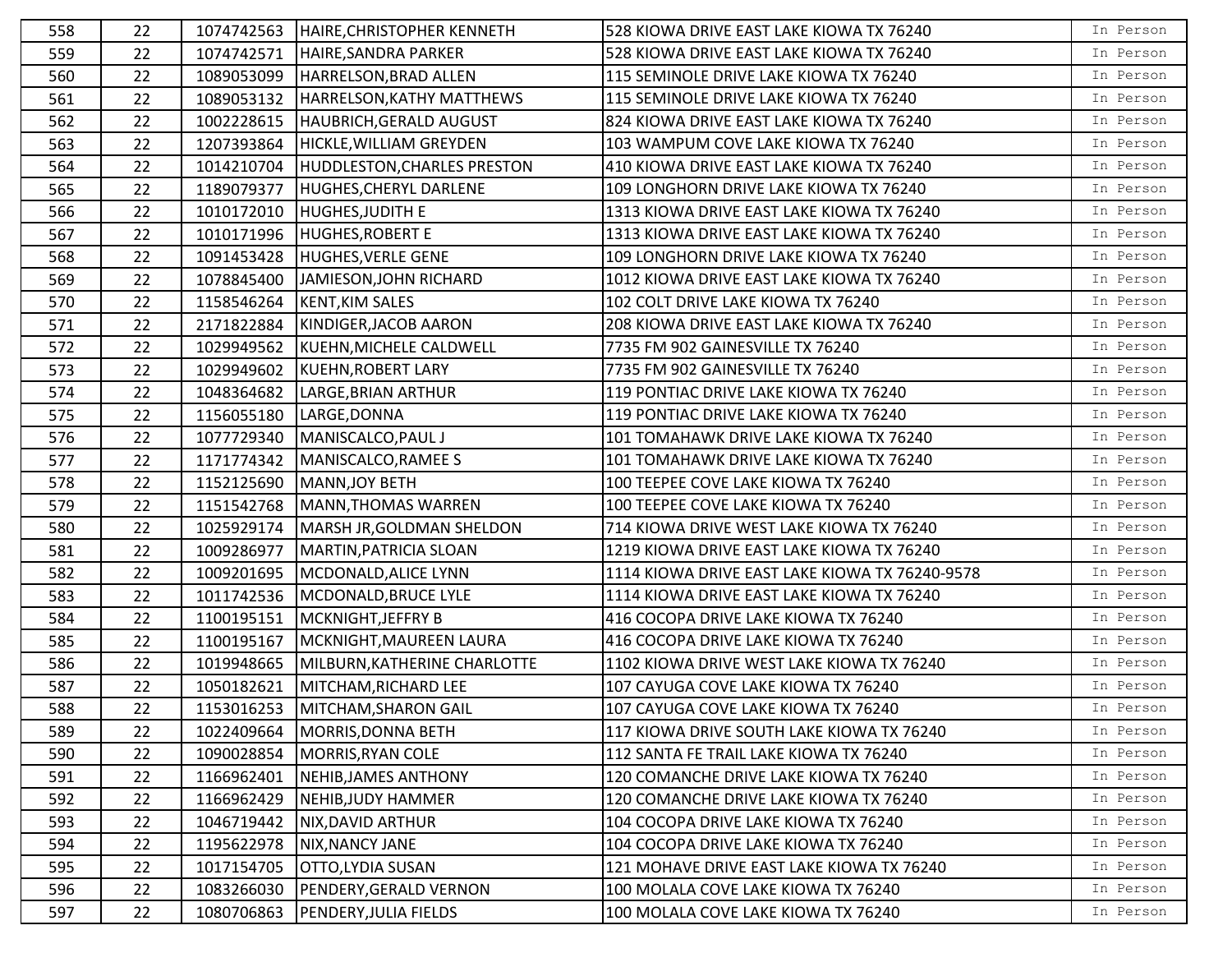| 598            | 22           | 1015691300 | POMMERENING, CARL EDWARD          | 202 COLT DRIVE LAKE KIOWA TX 76240              | In Person |
|----------------|--------------|------------|-----------------------------------|-------------------------------------------------|-----------|
| 599            | 22           | 2160189247 | PONOMARENKO, NICHOLAS ALEXANDER   | 102 PAWNEE TRAIL LAKE KIOWA TX 76240            | In Person |
| 600            | 22           | 2160190110 | PONOMARENKO, REGINA CAROL         | 102 PAWNEE TRAIL LAKE KIOWA TX 76240            | In Person |
| 601            | 22           | 2127253541 | PORTER, DAVID ASHLEY              | 1108 KIOWA DRIVE EAST LAKE KIOWA TX 76240       | In Person |
| 602            | 22           | 2127253573 | PORTER, LISA TOAL                 | 1108 KIOWA DRIVE EAST LAKE KIOWA TX 76240       | In Person |
| 603            | 22           | 1182893532 | SMITH, GERALD RAY                 | 104 SEQUOYA COVE LAKE KIOWA TX 76240            | In Person |
| 604            | 22           | 1182893476 | SMITH, JEANNE FRANCES             | 104 SEQUOYA COVE LAKE KIOWA TX 76240            | In Person |
| 605            | 22           | 1012293786 | <b>STOVER, CARL CLIFFORD</b>      | 424 COCOPA DRIVE LAKE KIOWA TX 76240            | In Person |
| 606            | 22           | 1089357126 | <b>TURNER, SARA LYNN</b>          | 700 KIOWA DRIVE WEST LAKE KIOWA TX 76240        | In Person |
| 607            | 22           | 1204624497 | <b>WALKER, SHIRLEY DIANE</b>      | 112 BOWIE DRIVE EAST LAKE KIOWA TX 76240        | In Person |
| 608            | 22           | 1083035568 | <b>WEST, DEBORAH CHRISTINE</b>    | 1008 KIOWA DRIVE EAST LAKE KIOWA TX 76240       | In Person |
| 609            | 22           | 1083044335 | <b>WEST, GLENN DOYLE</b>          | 1008 KIOWA DRIVE EAST LAKE KIOWA TX 76240       | In Person |
| 610            | 22           | 1050155615 | <b>WHISENANT, LOWERY JOE</b>      | 111 BLACKFOOT TRAIL LAKE KIOWA TX 76240         | In Person |
| 611            | 22           | 1025003707 | <b>WOOD, CYNTHIA THURMAN</b>      | 108 COCOPA DRIVE LAKE KIOWA TX 76240            | In Person |
| 612            | 33           | 1002251945 | <b>CHEANEY, MICHELLE PRESCHER</b> | 601 CR 451 GAINESVILLE TX 76240                 | In Person |
| 613            | 33           | 2133044300 | <b>EMMERT, AARON CHRISTOPHER</b>  | 58 PARK LANE GAINESVILLE TX 76240               | In Person |
| 614            | 33           | 1015142723 | <b>GOULD III, GEORGE JAY</b>      | 309 NORTHRIDGE DRIVE GAINESVILLE TX 76240       | In Person |
| 615            | 33           | 1002234048 | HICKMAN, LINDA SUE                | 2372 HICKMAN TRAIL GAINESVILLE TX 76240         | In Person |
| 616            | 33           | 1002234053 | HICKMAN, ROBERT HENRY             | 2372 HICKMAN TRAIL GAINESVILLE TX 76240         | In Person |
| 617            | 33           | 1026854758 | JOLLY, RICHARD WILLIAM            | 1105 CR 412 GAINESVILLE TX 76240-0928           | In Person |
| 618            | 33           | 1024508286 | MARRIOTT, JOHNNY ROBERT           | 9295 FM 1201 GAINESVILLE TX 76240               | In Person |
| 619            | 33           | 1171961576 | <b>MARRIOTT, VICKIE L</b>         | 9299 FM 1201 GAINESVILLE TX 76240               | In Person |
| 620            | 33           | 1002234292 | MARTIN, CHAD LANE                 | 210 MARTIN LANE GAINESVILLE TX 76240            | In Person |
| 621            | 33           | 1150846087 | MATCHETTE, PEGGY A                | 1029 CR 451 GAINESVILLE TX 76240                | In Person |
| 622            | 33           | 1002224907 | METZLER, JOEL WILLIAM             | 1517 FM 1201 GAINESVILLE TX 76240               | In Person |
| 623            | 33           | 1002224090 | METZLER, SUSAN ANN                | 1517 FM 1201 GAINESVILLE TX 76240               | In Person |
| 624            | 33           | 1019037471 | SHAHAN, JOE DAVID                 | 2123 CHAPARRAL DRIVE GAINESVILLE TX 76240       | In Person |
|                |              |            |                                   |                                                 |           |
| $\mathbf{1}$   | 17           | 1002206978 | PICK, LEONA HACKER                | 504 CR 300 MUENSTER TX 76252                    | By Mail   |
| $\overline{2}$ | 18           | 1002211267 | MILLER, ELIZABETH STOFFELS        | 227 SOUTH HICKORY STREET MUENSTER TX 76252-2735 | By Mail   |
| 3              | 18           | 1002212014 | <b>VOGEL, LINDA LUBBERS</b>       | 916 NORTH MAPLE STREET MUENSTER TX 76252        | By Mail   |
| 4              | 18           | 1002212411 | WIMMER, RONALD LEE                | 927 NORTH CEDAR STREET MUENSTER TX 76252        | By Mail   |
| 5              | 3            | 1002219126 | <b>HUCHTON, MARGIE HESS</b>       | 1754 CR 306 GAINESVILLE TX 76240                | By Mail   |
| 6              | 3            | 1002219404 | <b>HUCHTON, JOHN DAVID</b>        | 1754 CR 306 GAINESVILLE TX 76240                | By Mail   |
| $\overline{7}$ | $\mathbf{1}$ | 1002250983 | <b>FRY, CAROL CASH</b>            | 2656 FM 2071 GAINESVILLE TX 76240               | By Mail   |
| 8              | 22           | 1018817023 | <b>GRAHAM, SHEILA MARION</b>      | 111 PUEBLO DRIVE LAKE KIOWA TX 76240            | By Mail   |
| 9              | 22           | 1031207621 | VERNON, ELLEN COSNER              | 743 KIOWA DRIVE WEST LAKE KIOWA TX 76240        | By Mail   |
| 10             | 22           | 1031207632 | <b>VERNON, GERALD E</b>           | 743 KIOWA DRIVE WEST LAKE KIOWA TX 76240        | By Mail   |
| 11             | 4            | 2000214101 | MANWILLER, MARLENE MARIE          | 1205 ASPEN RD GAINESVILLE TX 76240              | By Mail   |
| 12             | 4            | 2000214321 | MANWILLER, WILLIAM ALFRED         | 1205 ASPEN RD GAINESVILLE TX 76240              | By Mail   |